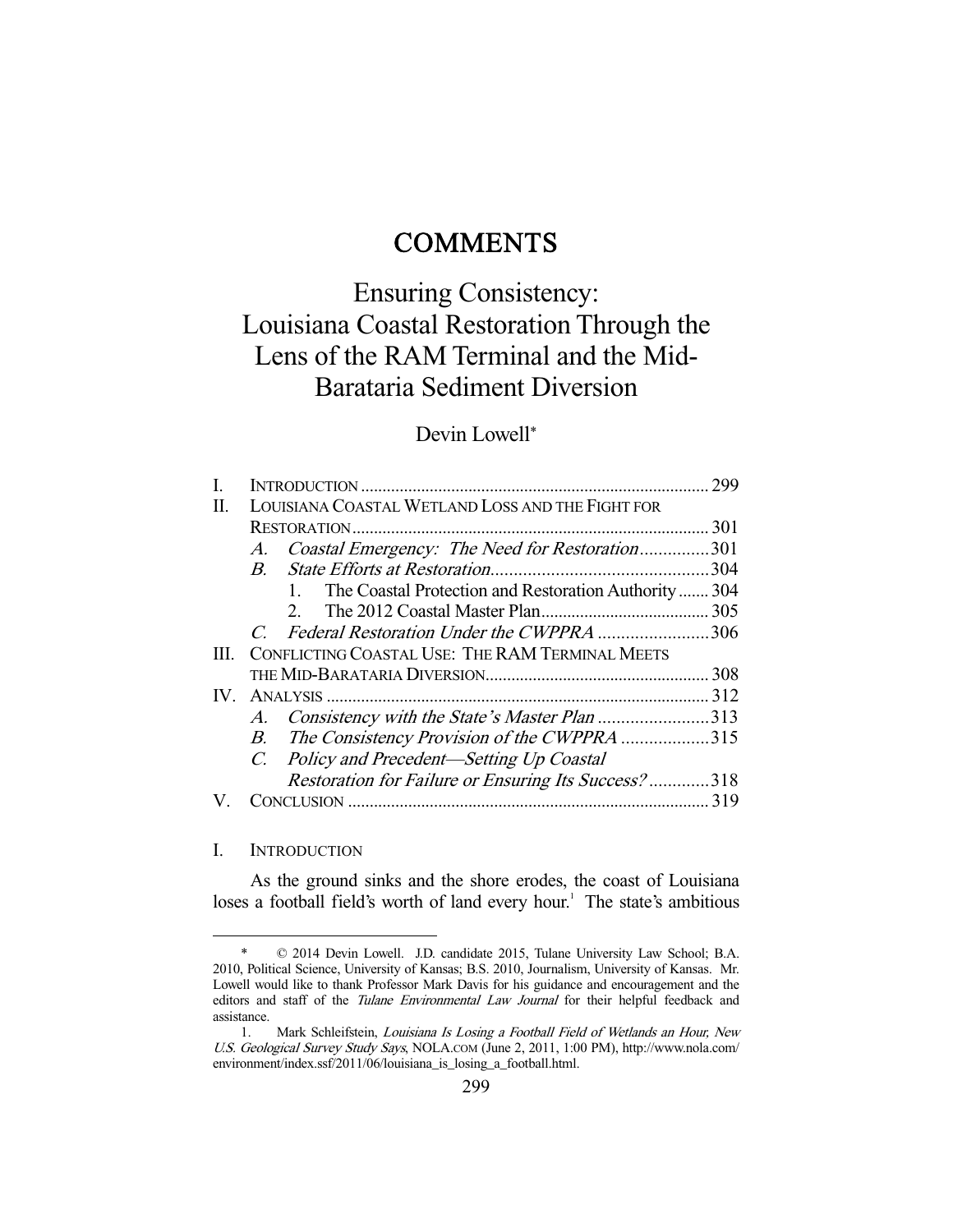plan to restore the coastline, the Louisiana Coastal Master Plan, requires, in part, the use of sizable structures called sediment diversions to move sediment from the Mississippi River and other rivers into the wetlands, rebuilding the land.<sup>2</sup> Along a short stretch of river between New Orleans and the Gulf of Mexico also rest several coal terminals, storage facilities for coal and petroleum coke to be shipped along the river. While these constructions facilitate commerce in a valuable resource, they also pollute the waters of the Mississippi with coal dust and heavy metals.<sup>3</sup> These pollutants can adversely affect the growth of marsh plants necessary to the state's coastal restoration via marsh building projects.<sup>4</sup>

 Now the state has permitted yet another of these terminals in a region already overcrowded with fossil fuel facilities and point-source pollution—not to mention one of the much-hailed sediment diversions.<sup>5</sup> If the state allows the RAM Terminals project to be built next door to the Mid-Barataria Sediment Diversion (MBSD), it not only risks the new marsh that the diversion would build, but also endangers the entire project of coastal restoration.

 A coalition of community groups, environmentalists, and residents whose homes are endangered by the receding coastline of Louisiana challenged the RAM terminal at each step of the state permitting process.<sup>6</sup> Though the project has survived these challenges so far, the facts should embolden its opponents—allowing the building of the RAM terminal near Ironton and the MBSD violates the requirement of consistency present in state and federal coastal protection laws.

 This Comment argues that the construction of the RAM terminal and other new facilities of a similar type conflicts legally with the 2012 Louisiana Coastal Master Plan and the consistency provision of the federal Coastal Wetlands Planning, Protection, and Restoration Act (CWPPRA). This Comment also seeks to establish that the permitting of

<sup>2.</sup> See Louisiana's Comprehensive Master Plan for a Sustainable Coast, COASTAL PROT. & RESTORATION AUTH. OF LA. 104 (2012), http://www.lacpra.org/assets/docs/2012%20Master% 20Plan/Final%20Plan/2012%20Coastal%20Master%20Plan.pdf [hereinafter 2012 Coastal Master Plan].

 <sup>3.</sup> See Nancy Nusser, Suit Filed Against Louisiana Department of Natural Resources, CLEAN GULF COMMERCE COAL. (Oct. 31, 2013), http://cleangulfcommercecoalition.org/suit-filedagainst-louisiana-department-of-natural-resources/; Vicki Wolf, Gulf Coast Communities Fighting Coal Export Terminals, CLEAN HOUS. (Sept. 2013), http://www.cleanhouston.org/ energy/features/exporting\_coal.htm.

 <sup>4.</sup> See Petition for Review at 5-6, Sierra Club Delta Chapter v. Sec'y, La. Dep't of Natural Res., No. 60-961 (La. 25th Jud. Dist. Ct. 10/31/13).

 <sup>5.</sup> See Mark Schleifstein, Environmental Groups, Residents Challenge Plaquemines Coal Terminal Permit in State Court, NOLA.COM (Oct. 31, 2013, 6:40 PM), http://www.nola. com/environment/index.ssf/2013/10/environmental\_groups\_local\_res.html.

 <sup>6.</sup> See Petition for Review, supra note 4, at 2-3.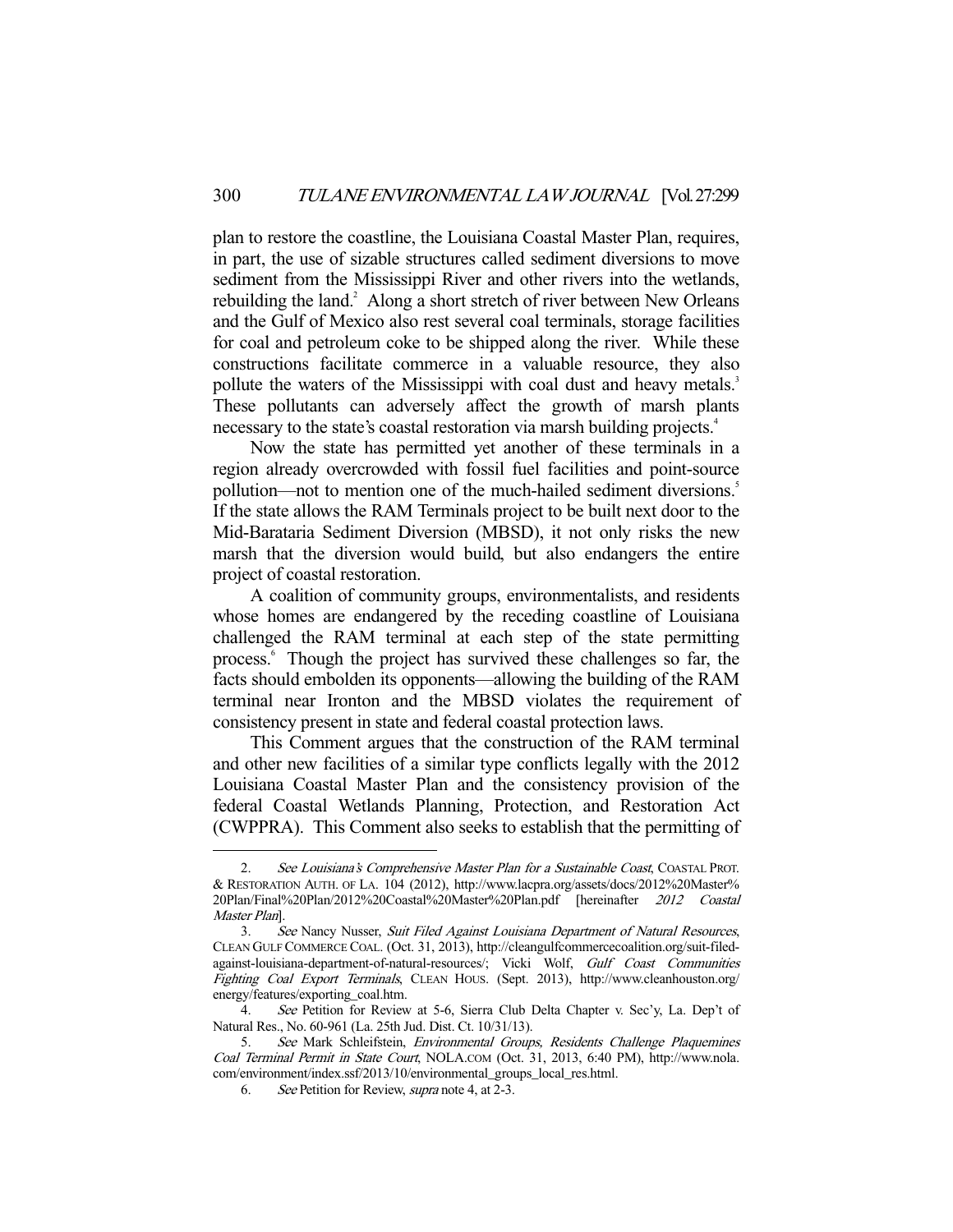the RAM terminal and future projects like it cannot be reconciled with the state's goal of coastal restoration and that the consistency provision of the CWPPRA can provide a tool for citizens who would defend that goal.

 First, this Comment establishes the importance of restoring Louisiana's coastal ecosystems and the policies adopted by the state and federal governments to do so. Second, it focuses on the history and controversy of the RAM terminal and the nearby MBSD. Finally, this Comment analyzes the legal handles available for challenges to the RAM terminal and future proposals like it that conflict with the goals of the Louisiana Coastal Master Plan.

# II. LOUISIANA COASTAL WETLAND LOSS AND THE FIGHT FOR **RESTORATION**

#### A. Coastal Emergency: The Need for Restoration

 Louisiana's coastline loses a football field's worth of land every hour.<sup>7</sup> From 1932-2010, the state lost nearly 1900 square miles of land to subsidence and erosion, with much of the damage occurring to Louisiana's coastal wetland ecosystems.<sup>8</sup> By 2050, the state Coastal Protection and Restoration Authority (CPRA) projects that an additional 1750 square miles of land could wash into the ocean or sink beneath its waters,<sup>9</sup> taking with it the natural and cultural heritage of Louisiana—not to mention the first line of defense against Gulf storms for the state's coastal communities.

 The story of coastal land loss in Louisiana begins with man's taming of the Mississippi River and ends with rising sea levels caused by climate change. To provide for the profitable use of the Mississippi for navigation, among other things, state, local, and private entities built along it a series of levees that kept it flowing down its current course.<sup>10</sup> This taming of the river pacified its tempestuous habit of overtopping its banks and flooding the delta. While this practice of structural control provided for the security of those whose lives and livelihoods depended on the use of the river, it robbed the coastal wetlands of the cycle of

 <sup>7.</sup> Schleifstein, supra note 1.

 <sup>8.</sup> Id.

<sup>9. 2012</sup> Coastal Master Plan, supra note 2, at 18.

<sup>10.</sup> See PERCY VIOSCA, JR., FLOOD CONTROL IN THE MISSISSIPPI VALLEY IN ITS RELATION TO LOUISIANA FISHERIES 3-5 (1928); see also Percy Viosca, Jr., Louisiana Wet Lands and the Value of Their Wild Life and Fishery Resources, 9 ECOLOGY 216, 221-23 (1928); U.S. Army Corps of Eng'rs, The Cost of Doing Nothing . . ., WATERMARKS, Summer 1999, at 3, 5, available at http://www.lacoast.gov/new/Data/WaterMarks/watermarks\_1999-summer.pdf.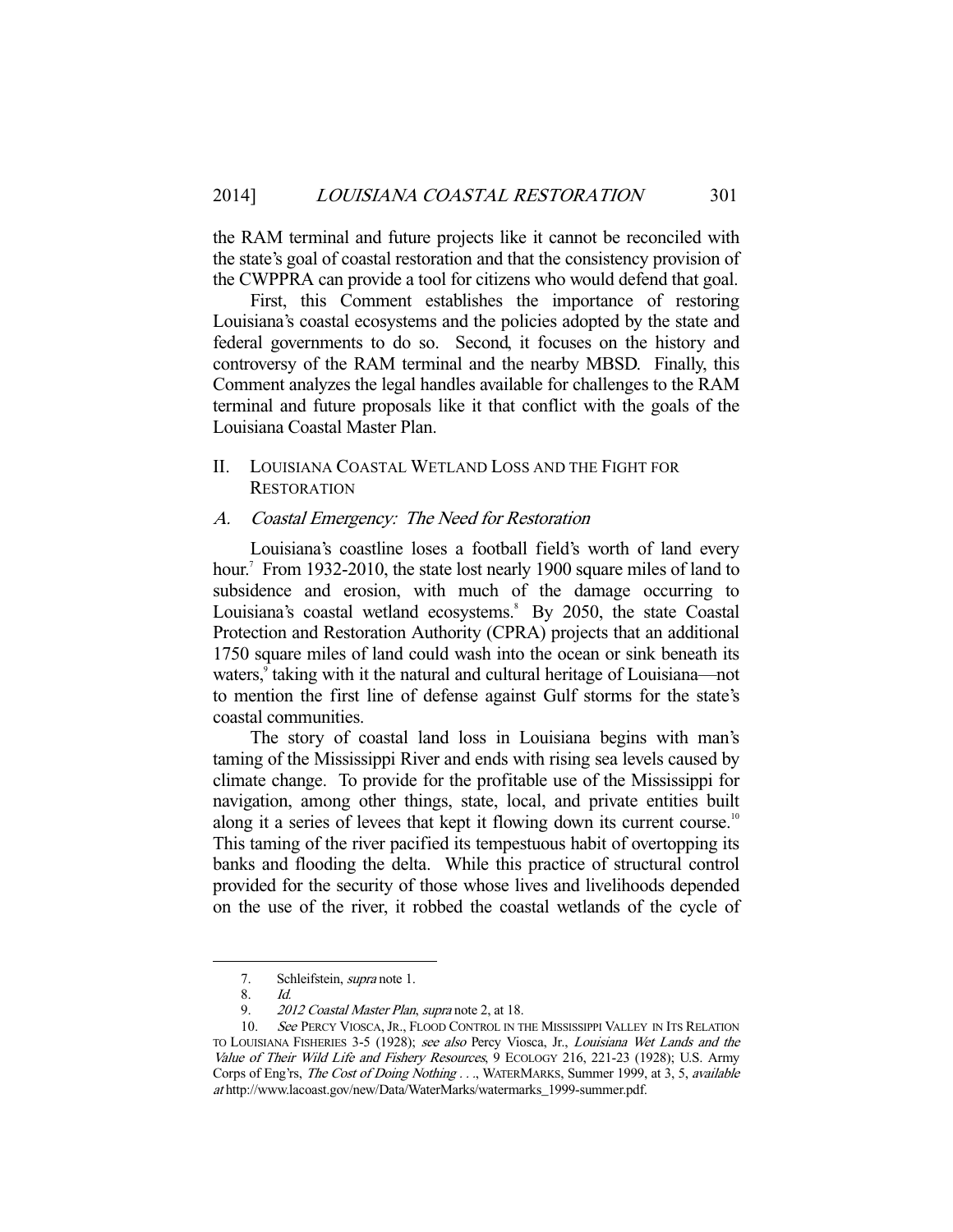renewal facilitated by periodic floods.<sup>11</sup> Like other river deltas and coastal ecosystems, the Louisiana coast continually subsides at a slow rate. But when the river floods the delta, the waters carry new sediment to replace what now resides below the water table.

 This tale of disappearing coastline continues with the intrusion of industry into the wetland ecosystems. To facilitate navigation and the exploration of Louisiana's plentiful oil and natural gas reserves, state and local governments and private entities dug and dredged channels connecting the marsh environments and waterways to the Gulf. $^{12}$  These new pathways allowed saltwater from the Gulf to intrude into freshwater and brackish marsh, upsetting the balance of these delicate ecosystems and causing the degradation of marsh vegetation.<sup>13</sup> Without roots to hold the sediment, erosion increased. Other evidence suggests that the removal of oil and natural gas from beneath the marshes accelerated the subsidence of the land.<sup>14</sup>

 The rising sea levels attributed to global climate change will exacerbate the problems along Louisiana's coast. Rising seas means increased saltwater intrusion and more wetland loss.<sup>15</sup> Tropical storms and hurricanes also destroy coastal wetlands—albeit in sudden, brutal swathes rather than the slow burn of subsidence and erosion. Most recently, Hurricanes Katrina, Rita, Gustav, and Ike destroyed nearly 250 square miles of wetlands between them.<sup>16</sup>

 The current projections of land loss paint a bleak picture of a shrinking coastline. But, a reader from outside Louisiana might ask, why should we care about the loss of these marshes? In addition to the more than two million Louisianans that live in and around the areas threatened by coastal land loss (not to mention the unquantifiable cultural heritage endangered along with them), $17$  the state's coast plays a vital role in both the regional and national economies.

<sup>11.</sup> VIOSCA, *supra* note 10, at 4.

<sup>12.</sup> See U.S. Army Corps of Eng'rs, *supra* note 10, at 5.

 <sup>13.</sup> Id. at 7.

<sup>14.</sup> Subsidence and Wetland Loss Related to Fluid Energy Production, Gulf Coast Basin, U.S. GEOLOGICAL SURVEY, http://coastal.er.usgs.gov/gc-subsidence/induced-subsidence.html (last updated May 6, 2013).

 <sup>15.</sup> U.S. Army Corps of Eng'rs, supra note 10, at 5.

 <sup>16.</sup> Schleifstein, supra note 1.

<sup>17.</sup> La. Coastal Wetlands Conservation & Restoration Task Force, The 1997 Evaluation Report to the U.S. Congress on the Effectiveness of Louisiana Coastal Wetland Restoration Projects: Louisiana Coastal Wetlands Function and Values, LACOAST.GOV (1997), http://lacoast. gov/reports/rtc/1997/4.htm. The United Houma Nation, one of several Native American tribes in the region, settled in south Louisiana in the early 1800s. See Kari Lydersen, Gulf Waters Imperil Tribes' Way of Life in Louisiana Bayous, WASH. POST (July 20, 2009), http://www.washington post.com/wp-dyn/content/article/2009/07/19/AR2009071901819.html. Individuals of these post.com/wp-dyn/content/article/2009/07/19/AR2009071901819.html.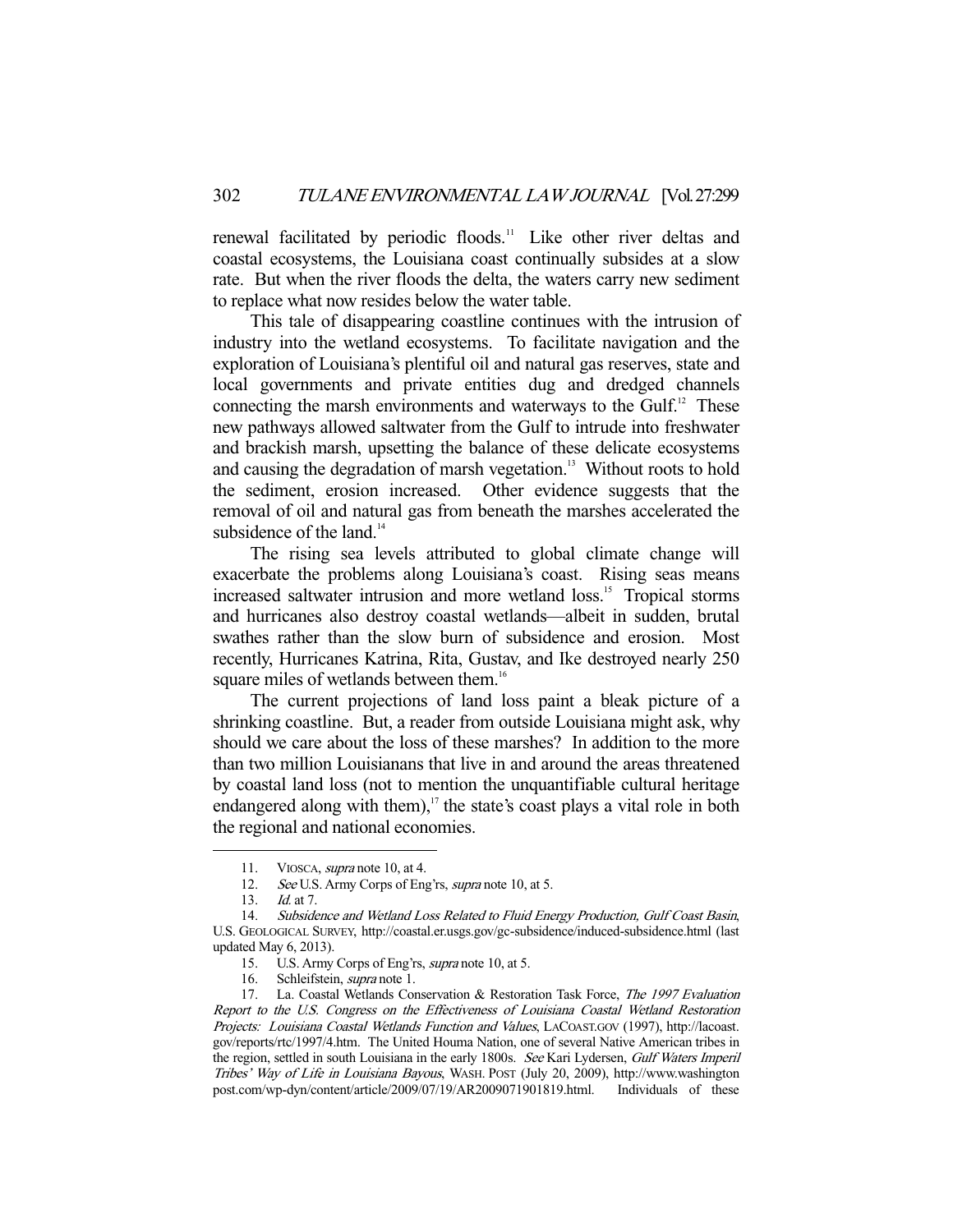Without a doubt, the hydrocarbon production and shipping industries stand as lynchpins of our national economy. The coast of Louisiana contributes to both of those industries in a way few other regions can boast. Louisiana is the nation's largest producer of crude oil and the second largest petrochemical and natural gas producer and contains the second largest amount of petrochemical refining capacity.<sup>18</sup> Waterborne commerce along the corridor from Baton Rouge to New Orleans alone amounts to \$35 billion annually, $19$  while foreign trade conducted along the Mississippi River generates around \$157 billion annually.20 Coastal wetlands provide unparalleled, nonstructural flood protection to both of those industries. The system of barrier islands, marshes, and swamps that constitutes Louisiana's coastline can shield port facilities, drilling operations, and refineries from Gulf storm systems.

 Coastal wetlands also act as a natural sink for floodwaters, with the ability to store more than one million gallons of floodwater per acre of wetlands. Sadly, projections indicate that Louisiana's coastal marshes can now only hold twelve days of floodwaters, reduced from sixty, as a result of land loss.<sup>21</sup> The CPRA estimates annual costs of flooding along the state's coast to increase tenfold, from \$2.4 billion to \$24 billion, if coastal land loss continues at its current rate.<sup>22</sup>

 While the national economy depends on Louisiana's wetlands for flood protection, the local economy depends on them in a much more direct way. Coastal ecosystems provide livelihoods for many Louisianans. Louisiana boasts 13% of the commercial fish landings in the country, and the commercial fishing industry contributes more than \$2.85 billion to the Louisiana economy.<sup>23</sup> Coastal wetland ecosystems also provide slightly more intangible benefits to the residents of Louisiana's coast in the form of ecosystem services. Wetlands provide

tribes often relied on the now-disappearing land of the floodplain for agriculture and on the wetlands for hunting and fishing. See id. Cajun populations also live in and around Louisiana's coastal wetlands and rely on the hunting, trapping, and fishing of species that live in those ecosystems. See Wetland Importance, GULF RESTORATION NETWORK, https://healthygulf.org/ourwork/wetlands/wetland-importance (last visited Mar. 26, 2014).

<sup>18.</sup> Miss. River Delta Sci. & Eng'g Special Team, Answering 10 Fundamental Questions About the Mississippi River Delta, RESTORE THE MS. RIVER DELTA 32 (2012), http://www. mississippiriverdelta.org/files/2012/04/MississippiRiverDeltaReport.pdf (last visited Mar. 25, 2014).

 <sup>19.</sup> Id. at 31.

<sup>20.</sup> See id.<br>21. Wetlan

Wetland Importance, supra note 17.

<sup>22. 2012</sup> Coastal Master Plan, supra note 2, at 16.

<sup>23.</sup> See Miss. River Delta Sci. & Eng'g Special Team, supra note 18, at 29, 32.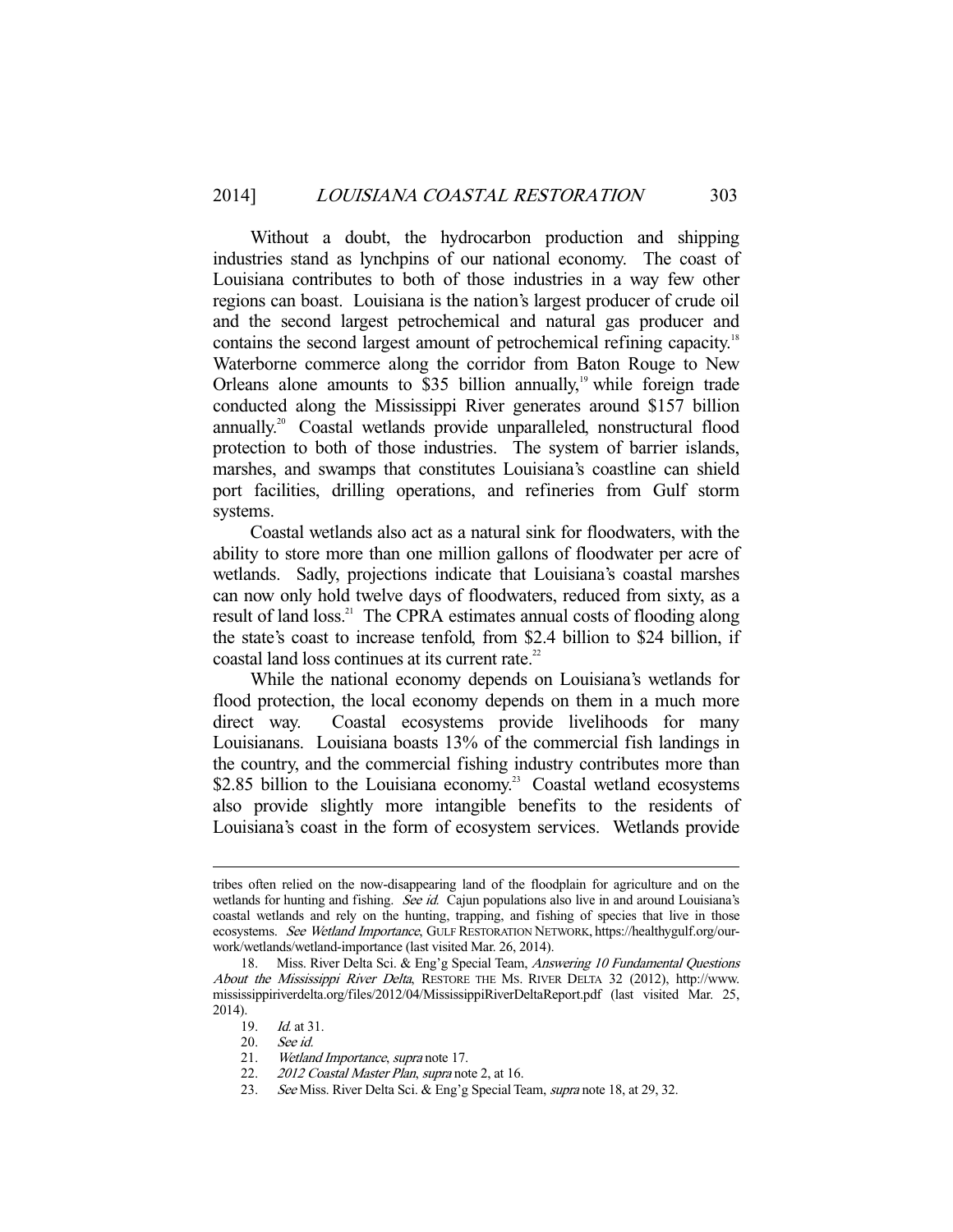both water filtration for communities and habitat for a myriad of animal species. $24$ 

 One cannot overstate the importance of Louisiana's coast and its wetland ecosystems, both to the residents of this disappearing landscape and to the regional economy at large. Both the state and federal governments now have extensive, often overlapping programs designed to at least slow coastal land loss in Louisiana, if not reverse its course altogether.

# B. State Efforts at Restoration

## 1. The Coastal Protection and Restoration Authority

 Both federal and state authorities recognized long ago the need for coastal restoration in Louisiana. However, their early efforts to combat the growing crisis were, to use the Louisiana legislature's own words, "inadequate, fragmented, uncoordinated, and lacking in focus and strong direction.<sup>"25</sup> Louisiana's project of coastal restoration began in earnest with the passage of Act 6 in 1989. The Act created the Wetlands Conservation and Restoration Authority within the Office of the Governor to be headed by the special assistant to the governor for coordination of coastal activities (Executive Assistant).<sup>26</sup> In addition to coordinating nearly all state activities related to coastal restoration, this newly created office would create a wetlands conservation and restoration plan to "serve as the state's overall strategy for conserving and restoring coastal wetlands through the construction and management of coastal wetlands enhancement projects, including privately funded marsh management projects or plans, and addressing those activities requiring a coastal use permit which significantly affect such projects."<sup>27</sup> The legislation also created a dedicated source of funding to implement the plan, with a fund collecting the revenues from mineral royalties and severance taxes used to pay for restoration projects.<sup>28</sup>

 After Hurricanes Katrina and Rita in 2005, Louisiana passed Act 8, which consolidated the state's responsibilities of hurricane protection and coastal restoration under one authority—the newly formed CPRA.<sup>29</sup> The legislature mandated that the CPRA, also headed by the Executive

<sup>24.</sup> See Economic Benefits of Wetlands, EPA (May 2006), http://water.epa.gov/type/ wetlands/outreach/upload/EconomicBenefits.pdf.

 <sup>25.</sup> Act No. 6, 1989 La. Acts. 2544, 2548.

<sup>26.</sup> See id. at 2549.

<sup>27.</sup> *Id.* at 2553-54.

<sup>28.</sup> *Id.* at 2555-56.

 <sup>29.</sup> See Act No. 8, 2005 La. Acts 2466.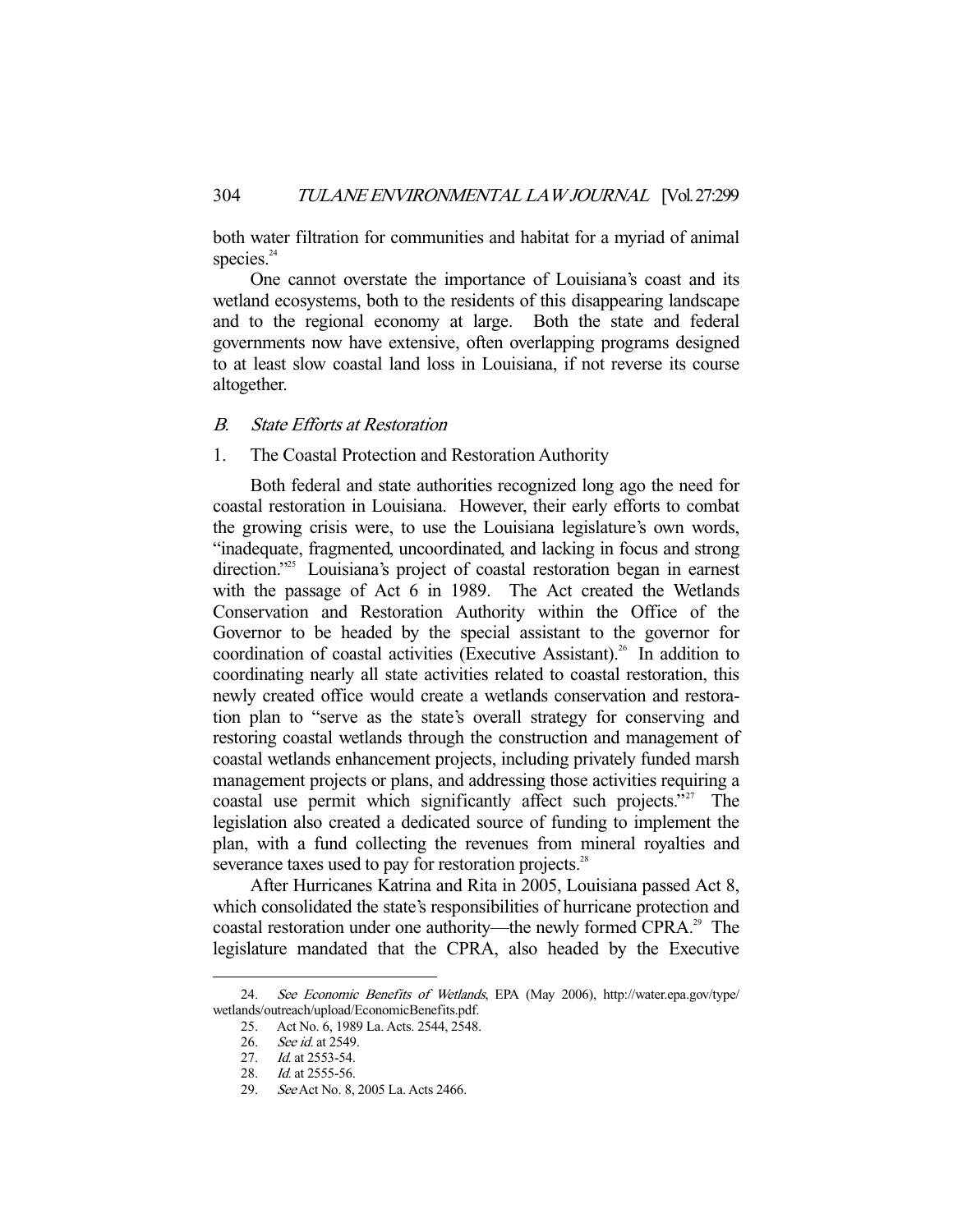Assistant to the Governor for Coastal Activities,<sup>30</sup> represent the state's position in all matters relating to coastal restoration and develop a comprehensive coastal protection master plan.<sup>31</sup>

 Such a comprehensive plan must "address integrated coastal protection efforts from both short-term and long-range perspectives and shall incorporate structural, management, and institutional components of both efforts."<sup>32</sup> This comprehensive master plan must then be submitted to both chambers of the Louisiana legislature for approval and, if approved, implemented by the CPRA.<sup>33</sup>

 The CPRA promulgated the first coastal master plan in 2007. Under the auspices of implementing the 2007 plan, CPRA built or improved 132 miles of levees, secured \$17 billion in funding for coastal protection and restoration projects, and constructed 32 miles of barrier islands and sand berms for coastal protection.<sup>34</sup> This first plan primarily constituted general objectives for coastal restoration in Louisiana and conceptual project ideas for achieving those objectives. Act 8 also required CPRA to update the master plan every five years. Thus, in 2012, the state developed and approved a new plan detailing specific projects and plans for restoring the coast.

#### 2. The 2012 Coastal Master Plan

 Incorporating extensive scientific analysis and stakeholder engagement, Louisiana's 2012 Comprehensive Master Plan for a Sustainable Coast (Coastal Master Plan or Master Plan) greatly expands on both the broad objectives and the specific details of the previous coastal restoration plans.<sup>35</sup> The new list of specific projects in the plan includes "every type of large scale risk reduction and land building tool we have available, including sediment diversions, marsh creation, levees, and other flood protection measures."<sup>36</sup> It assumes a \$50 billion budget to accomplish the goals set forth in terms of specific restoration projects and new hurricane protection systems.<sup>37</sup>

 The CPRA predicts that implementation of the Master Plan will save between \$5 to \$18 billion in flood damages annually over the next

 <sup>30.</sup> LA.REV. STAT.ANN. § 49:214.5.1 (2012).

<sup>31.</sup> Id. § 49:214.5.3(A)(1).

<sup>32.</sup> Id.  $\frac{8}{9}$  49:214.5.3(C).

 <sup>33.</sup> Id. § 49:214.5.3(E).

 <sup>34.</sup> See 2007 Coastal Master Plan, COASTAL PROT. & RESTORATION AUTH., http://www. coastalmasterplan.louisiana.gov/leading-the-way/2007-master-plan/ (last visited Mar. 26, 2014).

 <sup>35.</sup> See 2012 Coastal Master Plan, supra note 2, at 42.

 <sup>36.</sup> Id. at 109.

 <sup>37.</sup> Id. at 110.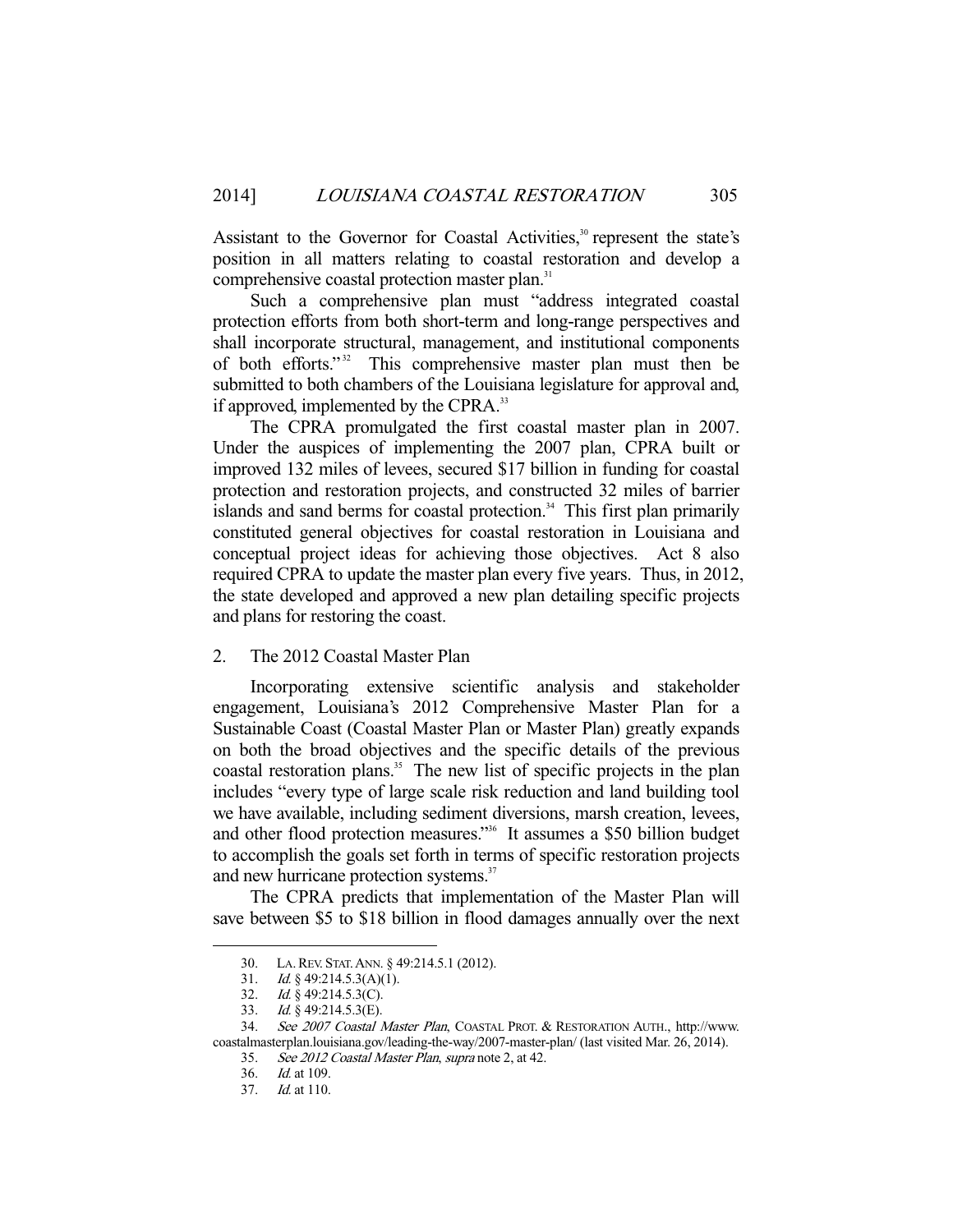fifty years.<sup>38</sup> Land loss projections show that, in the worst-case scenario, implementation of the Master Plan will slow land loss to ten square miles annually by year fifty (down from forty square miles under current outlooks).39 The "moderate" scenario shows an annual net gain of land, under implementation of the Master Plan, starting in  $2042<sup>40</sup>$ 

 To accomplish these ambitious goals of land creation and flood protection, the CPRA plans to rely heavily on the construction of what are called sediment diversions. These structures will purportedly replace the spring floods of old and flush areas identified for land creation with sediment from the Mississippi and Atchafalaya Rivers.<sup>41</sup> The opening of the diversions and operation at full capacity will coincide with times of high river flow.<sup>42</sup> The Coastal Master Plan also claims that these diversions will reduce the need for the costly dredging of sediment currently needed to facilitate navigation along the Mississippi River.<sup>43</sup>

 As per the requirements in Act 8, the CPRA is currently working on the fiscal year 2015 Annual Plan, Integrated Ecosystem Restoration and Hurricane Protection in Coastal Louisiana. This report charts the current progress of implementing the 2012 Master Plan. $^{44}$  Meanwhile, CPRA already began the process of developing and writing the 2017 Coastal Master Plan, as per the Act 8 requirement of an updated plan every five years. The 2017 Coastal Master Plan will focus on more refined scientific modeling of future scenarios, both coastwide and with regard to specific restoration projects.<sup>45</sup>

# C. Federal Restoration Under the CWPPRA

 The federal government began efforts to restore Louisiana's coastal wetlands back in 1990 with the passage of the CWPPRA.<sup>46</sup> The legislation created a task force, headed by the Secretary of the Army, composed of five federal agencies and the state of Louisiana, and mandated that the task force create a plan to identify potential coastal

-

 44. See Integrated Ecosystem Restoration and Hurricane Protection in Coastal Louisiana: Draft Fiscal Year 2015 Annual Plan, COASTAL PROT. & RESTORATION AUTH. (2014), http://coastal.la.gov/wp-content/uploads/2014/01/AP\_web.pdf [hereinafter FY2015 Annual Plan].

45. See Water Inst. of the Gulf, 2017 Coastal Master Plan: Model Improvement Plan, COASTAL PROT. & RESTORATION AUTH. (Mar. 2014), http://coastal.la.gov/wp-content/uploads/ 2013/09/2017-Model-Improvement-Plan-Version-I-Final-09-19-13.pdf.

<sup>38.</sup> *Id.* at 140 fig. 5.8.

 <sup>39.</sup> Id. at 144.

 <sup>40.</sup> Id.

 <sup>41.</sup> See id. at 148.

 <sup>42.</sup> Id.

 <sup>43.</sup> Id. at 148-49.

 <sup>46.</sup> See 16 U.S.C. § 3952 (2012).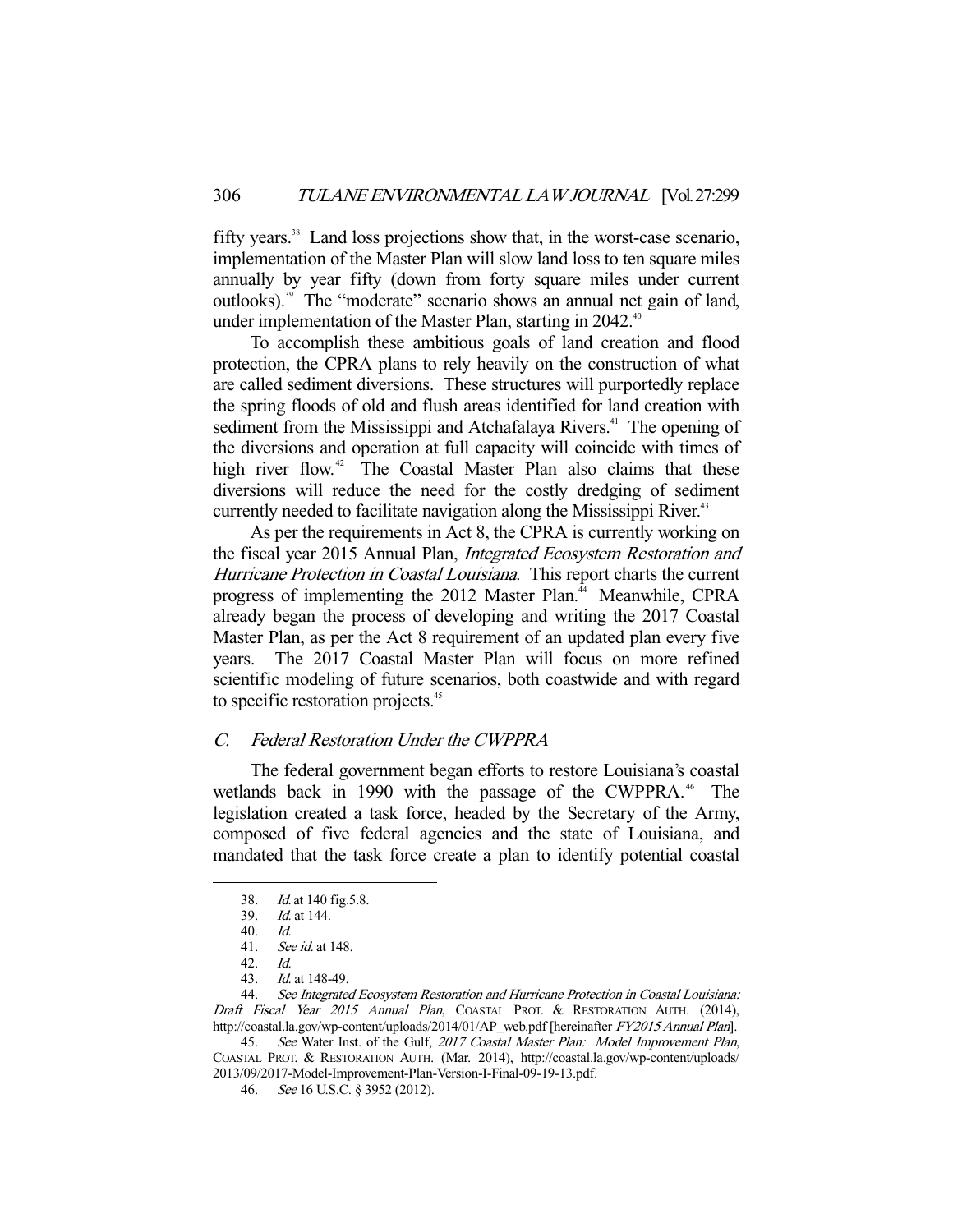restoration projects. $47$  The purpose of the plan was to "develop a comprehensive approach to restore and prevent the loss of . . . coastal wetlands in Louisiana. Such plan shall coordinate and integrate coastal wetlands restoration projects in a manner that will ensure the long-term conservation of the coastal wetlands of Louisiana."48

 The restoration plan mandated by the CWPPRA identified areas of Louisiana in need of coastal restoration and potential projects that could accomplish that restoration.<sup>49</sup> It also provides for funding of the projects identified and cost-sharing between the state and federal governments.<sup>50</sup> Under the law, the task force could submit modifications to the restoration plan "as necessary to carry out the purposes of [the CWPPRA]."51 From 1990-1999, the task force submitted new plans to Congress on an annual basis. $52$ 

 The CWPPRA has authorized 151 individual restoration projects in Louisiana.<sup>53</sup> These projects include sediment diversions, shoreline protection, barrier island restoration, outfall management, dredged material/marsh creation, hydrologic restoration, sediment and nutrient trapping, marsh management, and vegetative planting.<sup>54</sup> Since the beginning of the first CWPPRA process, Congress has allocated anywhere from \$30 to \$80 million annually for implementation of the projects.<sup>55</sup> Given that the CPRA estimates the total cost of meaningful coastal restoration to be upwards of \$50 billion, the CWPPRA process makes a small dent in the overall goal.<sup>56</sup>

 The funding and scope limitations on CWPPRA projects require that any large-scale restoration project be accomplished through other channels. To that end, Congress also passed the Water Resources Development Act of 2007, defining the Louisiana Coastal Area initiative, under the direction of the Secretary of the Army, to take on the

 <sup>47.</sup> Id. §§ 3951-3952.

 <sup>48.</sup> Id. § 3952(b)(2).

 <sup>49.</sup> See id. § 3952(a).

 <sup>50.</sup> Id. § 3952(e)-(f).

 <sup>51.</sup> Id. § 3952(b)(5).

 <sup>52.</sup> See CWPPRA Program Reports, LACOAST.GOV, http://lacoast.gov/new/Pubs/Reports/ program.aspx (last visited Mar. 25, 2014).

 <sup>53.</sup> About CWPPRA, LACOAST.GOV, http://lacoast.gov/new/About/Default.aspx (last visited Mar. 25, 2014).

 <sup>54.</sup> See id.

 <sup>55.</sup> Id.

 <sup>56.</sup> 2012 Master Plan, supra note 2, at 93.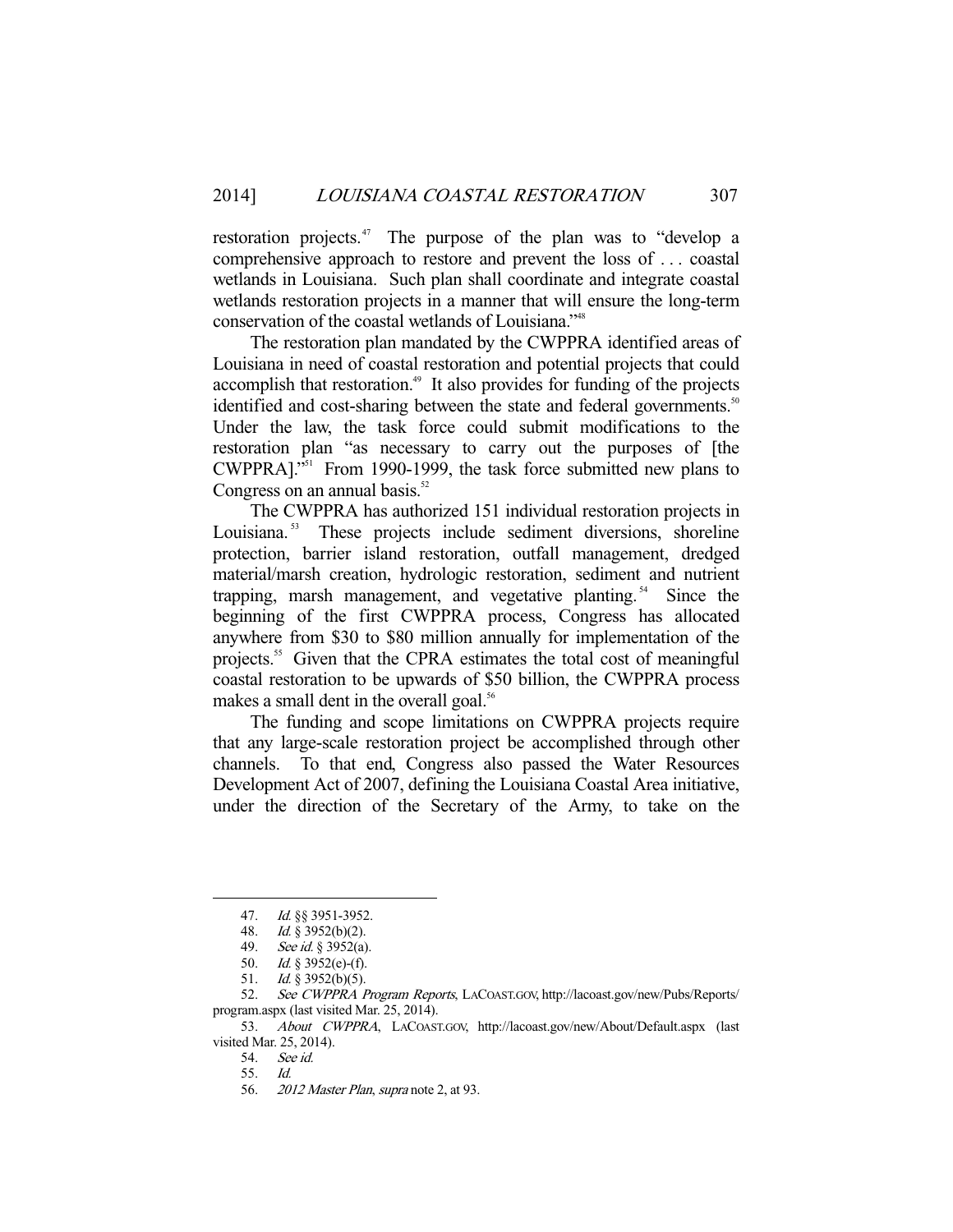development and funding of large-scale coastal restoration projects in Louisiana.<sup>57</sup>

 Following the Deepwater Horizon oil disaster in the Gulf of Mexico, Congress also passed the RESTORE the Gulf Coast States Act to help fund ecosystem restoration efforts all along the Gulf Coast.<sup>58</sup> The legislation created a Gulf Coast restoration trust fund and allocated 80% of the Clean Water Act fines resulting from the oil disaster to said trust fund.<sup>59</sup> This fund will allocate money proportionally to the states damaged by the disaster. $60$  In Louisiana, the administration of this funding will be handled by CPRA.<sup>61</sup>

# III. CONFLICTING COASTAL USE: THE RAM TERMINAL MEETS THE MID-BARATARIA DIVERSION

 Can one of the largest planned restoration projects, vital to the success of the 2012 Coastal Master Plan, coexist next to a mountain of coal that is depositing pollutants into the waterways while waiting to be shipped downriver? The Louisiana Department of Natural Resources (LDNR) seems to be willing to find out the answer to this question and, by doing so, risk the success of the MBSD, by granting a coastal use permit to RAM Terminals.

 Louisiana accounts for approximately 20% of U.S. coal exports, with the New Orleans customs district exporting the second largest amount of coal in the country. $62$  What this means for Louisianans is that some of them get to live next to massive mounds of coal waiting to be shipped downriver and out to sea. The shores of the Mississippi as it runs through Plaquemines Parish house two of these coal terminals already: International Marine terminal and United Bulk terminal.<sup>63</sup> While these terminals facilitate beneficial commerce for the state and region, they also cause pollution issues with potentially serious public health and environmental consequences.

 <sup>57.</sup> See Water Resources Development Act of 2007, Pub. L. No. 110-114, §§ 7001-7016, 121 Stat. 1041, 1270-83.

<sup>58.</sup> See Lisa P. Jackson, Major Step Forward for Gulf Coast Restoration, WHITE HOUSE BLOG (June 29, 2012, 7:17 PM), http://www.whitehouse.gov/blog/2012/06/29/major-stepforward-gulf-coast-restoration.

 <sup>59.</sup> See id.

 <sup>60.</sup> See 33 U.S.C.A. § 1321(t)(1)(C)(i) (West Supp. 2013).

<sup>61.</sup> *Id.* § 1321(t)(1)(F)(ii).

 <sup>62.</sup> Benjamin Alexander-Bloch, Plaquemines Air Testing Finds Potential Health Concerns Near Coal Terminals, NOLA.COM (Sept. 18, 2013, 7:07 PM), http://www.nola.com/environment/ index.ssf/2014/01/plaquemines\_residents\_air\_test.html.

 <sup>63.</sup> Id.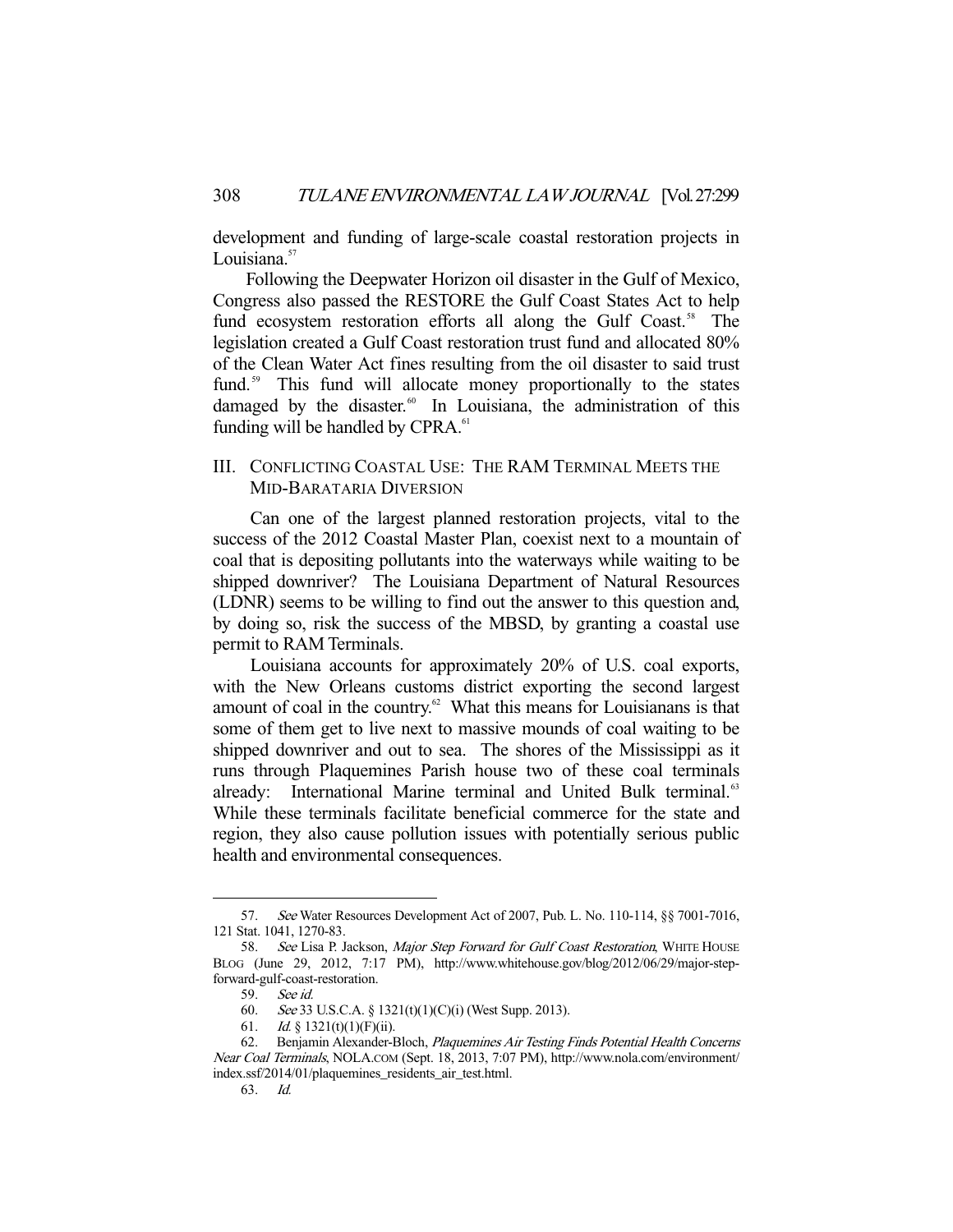Residents of communities near the two existing terminals in Plaquemines Parish became concerned about the environmental health effects of the largely uncovered piles of coal and petroleum coke at the terminals when they noticed high rates of asthma and respiratory problems among children and the elderly.<sup>64</sup> Workers from a coalition of environmental groups conducted air quality testing near the International Marine terminal, finding particulate matter in the air in excess of what the World Health Organization considers healthy for human exposure, but below the Environmental Protection Agency (EPA)-mandated national air quality standards.<sup>65</sup> Aside from the health consequences, residents of nearby communities like Myrtle Grove and Ironton related stories of needing to wash coal dust off their vehicles and children almost daily.<sup>66</sup>

 Now RAM Terminals has proposed the construction of another coal and petroleum coke terminal in Plaquemines Parish, near the existing terminals and adjacent to the small communities of Ironton and Myrtle Grove.<sup>67</sup> Aside from concerns about air pollution, such a terminal creates a potential conflict with the planned MBSD—a centerpiece of the state's coastal restoration plan. RAM Terminals would locate the new terminal on land already set aside for the diversion, with the drainage channel that would carry water and sediment into new wetlands passing through the proposed RAM terminal site.<sup>68</sup>

 Louisiana's ongoing coastal crisis hit the Barataria basin harder than almost any other such basin in the state. Between 1932 and 2010, the Barataria basin lost more than 421 square miles of land.<sup>69</sup> To reverse this trend, the CWPPRA task force initially identified a sediment diversion at Myrtle Grove as a possible solution.<sup>70</sup> The task force listed the project in

 <sup>64.</sup> Id.

<sup>65.</sup> See id. The World Health Organization states that particulate matter levels above 20 micrograms per cubic meter (µg/m3) can be harmful to human health, while the EPA mandates an annual standard of 50  $\mu$ g/m3 and a daily maximum at 150  $\mu$ g/m3. Id. The air near the International Marine terminal contained particulate matter in excess of 30 µg/m3. Id.

 <sup>66.</sup> Id.; Zoe Sullivan, Coal Facility, Mississippi River Diversion Project Planned for Same Site, THE LENS (Sept. 26, 2012, 5:29 PM), http://thelensnola.org/2012/09/26/coal-terminal-vsriver-diversion.

<sup>67.</sup> Sullivan, *supra* note 66.

 <sup>68.</sup> See id.

 <sup>69.</sup> Brady R. Couvillion et al., Land Area Change in Coastal Louisiana from 1932 to <sup>2010</sup>, U.S. GEOLOGICAL SURVEY 2 tbl.1 (2011), http://pubs.usgs.gov/sim/3164/downloads/SIM 3164\_Pamphlet.pdf.

 <sup>70.</sup> Delta Building Diversion at Myrtle Grove (BA-33), LA. COASTAL WETLANDS CONSERVATION & RESTORATION TASK FORCE (Oct. 2003), http://lacoast.gov/reports/gpfs/BA-33.pdf.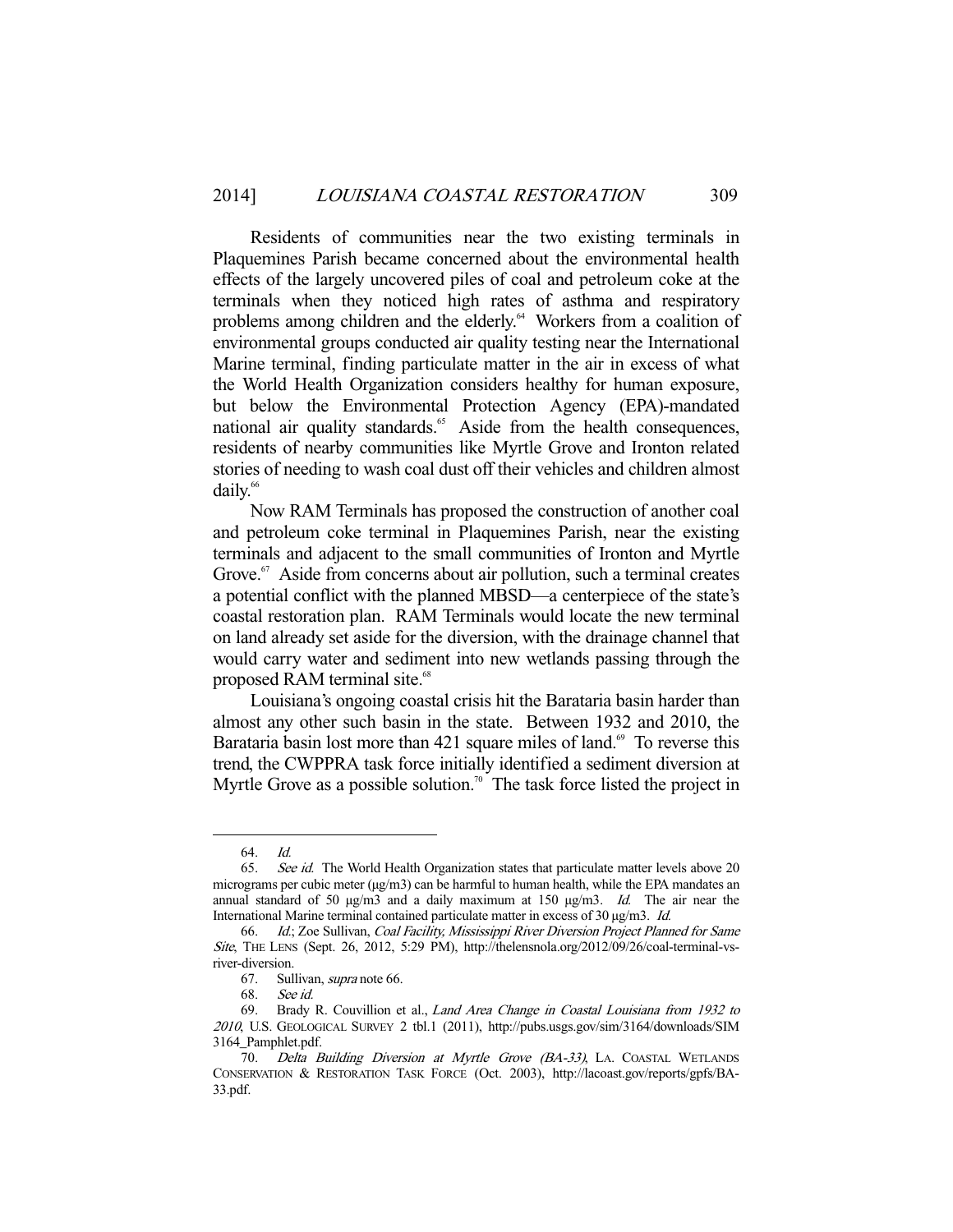Project Priority List 10, submitted in 2001.<sup>71</sup> While the CWPPRA funded the \$3 million design and engineering phase of the project, it soon became clear that such an effort would go beyond the scope of the legislation, both in terms of funding and mission.<sup>72</sup> Congress reauthorized the project, now the MBSD, in the Water Resources Development Act of 2007 but did not allocate any funding for it.<sup>73</sup> Both the initial and current versions of the Louisiana Coastal Master Plan include the MBSD as a crucial piece of the coastal restoration puzzle.

 The control structure of the MBSD would flush the basin with "additional sediment and nutrients to nourish highly degraded existing fresh to brackish wetlands in shallow open water areas."74 The version of the MBSD contained in the 2012 Coastal Master Plan has two phases the first being a medium-sized diversion operating at 50,000 cubic feet per second (cfs), with the second an expansion of that to 250,000 cfs.<sup>75</sup> The cost estimate for the first phase of this project is \$275 million.<sup>76</sup> As of the state's fiscal year 2015 Annual Plan, an allocation of \$40.4 million exists for the engineering and design phase of the project through 2015 though it lacks specifics as to the funding for actually building the diversion.<sup>77</sup> Proponents of the diversion hope it can build more than 13,000 acres of new marsh, as well as prevent the loss of more than 6000 acres of marsh already there.<sup>78</sup>

 In conjunction with several nongovernmental organizations, the state conducted a study that identified a location at River Mile Above Head of Passes 60.7 as the most suitable location for the opening of the MBSD.<sup>79</sup> Prior to that determination, RAM Terminals acquired the land where they now intend to build the new coal and petroleum coke terminal—directly upriver from the planned opening for the MBSD.<sup>80</sup> In addition to the coal and petroleum coke itself, the terminal will require the construction of facilities for the loading and unloading of coal, and

 <sup>71.</sup> Id.

 <sup>72.</sup> Id.

<sup>73.</sup> Project Description: Medium Diversion at Myrtle Grove, LA. COASTAL AREA, http://www.lca.gov/Projects/2/Default.aspx (last visited Mar. 25, 2014).

 <sup>74.</sup> Id.

 <sup>75.</sup> 2012 Coastal Master Plan, supra note 2, at 132.

 <sup>76.</sup> Id.

<sup>77.</sup> FY2015 Annual Plan, supra note 44, at 40, 57.

 <sup>78.</sup> Project Description: Medium Diversion at Myrtle Grove, supra note 73.

 <sup>79.</sup> Memorandum of Agreement, State of La. and RAM Terminals, LLC, Regarding Operation of the Mid Barataria Sediment Diversion and RAM Terminal Project 1-2 (July 31, 2013), available at https://healthygulf.org/images/PDFs/MOA%20-%20LA%20and%20Ram%20 Terminals%20LLC.pdf.

 <sup>80.</sup> See id. at 2.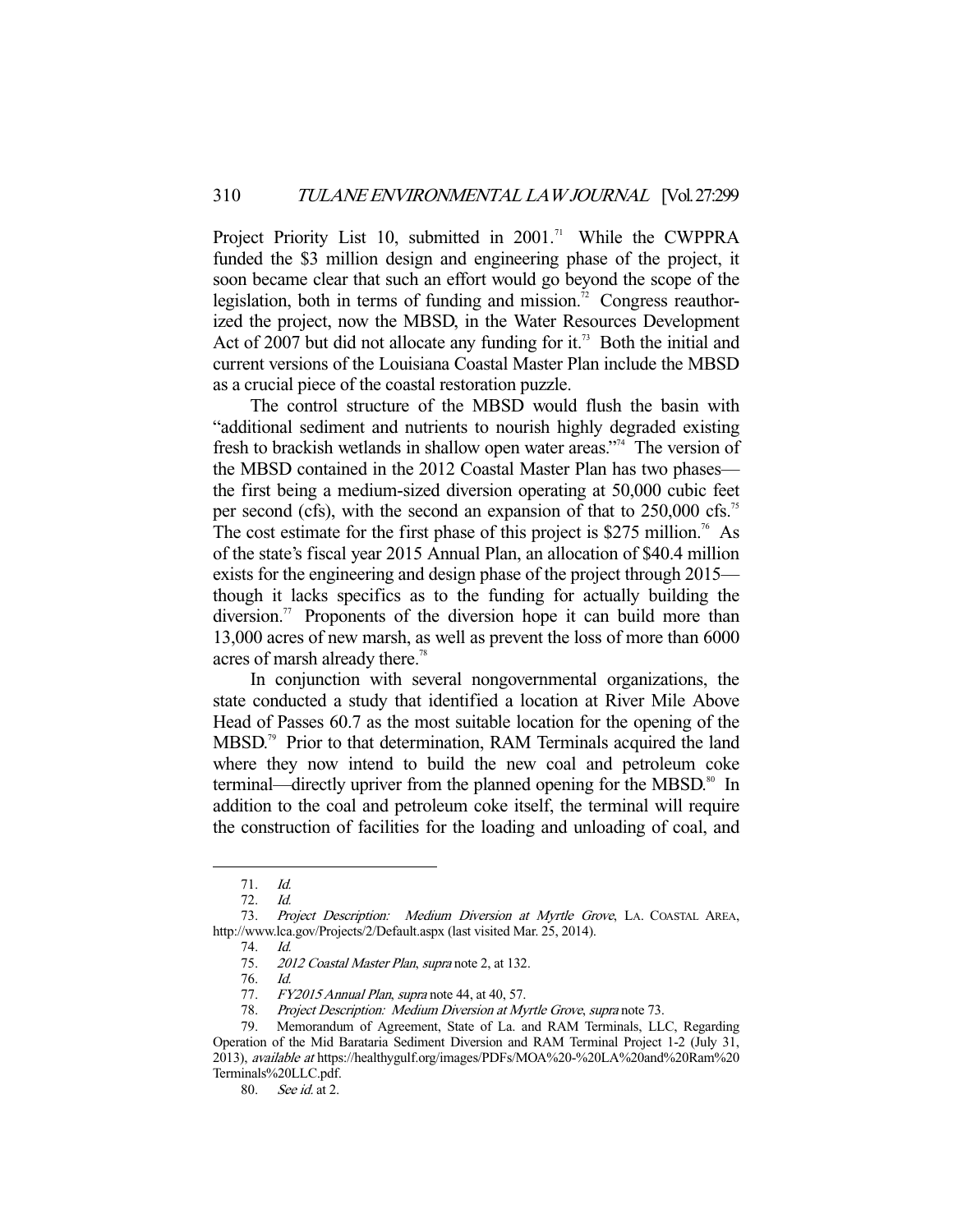terminal operations could entail four or five massive barges anchored at the terminal at any given time. $81$  The provisions of the Louisiana Coastal Zone Management Program required that RAM Terminals obtain a coastal use permit from the LDNR before construction and operation of the terminal could begin. $82$  During the required comment period on the coastal use permit application, both the EPA and the National Oceanic and Atmospheric Administration offered up concerns about the terminal's potential interference with sediment flow into the diversion.<sup>83</sup> The CPRA voiced similar concerns, stating, "[T]here is a possibility that the projects cannot exist together."<sup>84</sup>

 Responding to the concerns raised about the RAM terminal's proximity to the planned sediment diversion, the state commissioned a technical study to evaluate the impact of the terminal on the efficacy of the MBSD.<sup>85</sup> The study found that the presence of the RAM terminal could reduce the amount of sediment in the water passing through the diversion by 17% and reduce the amount of sediment deposited by the diversion by 500,000 tons over ten years.<sup>86</sup> It also suggested that the large vessels traveling to and from the terminal could present a safety hazard to the diversion structure and that "debris and dust generated during the loading process would be captured in the outfall channel and transported into the marsh areas potentially causing environmental issues."87 The quantification of these hazards was outside the scope of the technical model.<sup>88</sup>

 In an attempt to address some concerns about the conflict and still allow the LDNR to issue the permit, CPRA executed a Memorandum of Agreement (MOA) with RAM Terminals that placed certain conditions on their operations pursuant to protecting the MBSD. During "peak operating periods," RAM Terminals must cease operations at the terminal for the extent of the time designated.<sup>89</sup> The MOA defined peak operating periods to be designated by CPRA, during which they expect maximum sediment capture by the MBSD (in this case, only when the Mississippi River meets or exceeds a volume of  $600,000$  cfs).<sup>90</sup> Under the MOA,

-

90. Id.

<sup>81.</sup> Sullivan, *supra* note 66.

 <sup>82.</sup> See LA.REV. STAT.ANN. § 49:214.30(A)(1) (2012).

<sup>83.</sup> See Petition for Review, *supra* note 4, at 6.<br>84. Id. at 6.

Id. at  $6.$ 

<sup>85.</sup> See Memorandum from Ehad Meselhe et al. on RAM Terminal CFD Modeling (Oct. 23, 2012), https://healthygulf.org/images/PDFs/Ram%20Terminal%20Technical%20Model.pdf.

 <sup>86.</sup> Id. at 4.

 <sup>87.</sup> Id. at 5.

 <sup>88.</sup> Id.

<sup>89.</sup> Memorandum of Agreement, *supra* note 79, at 2-3.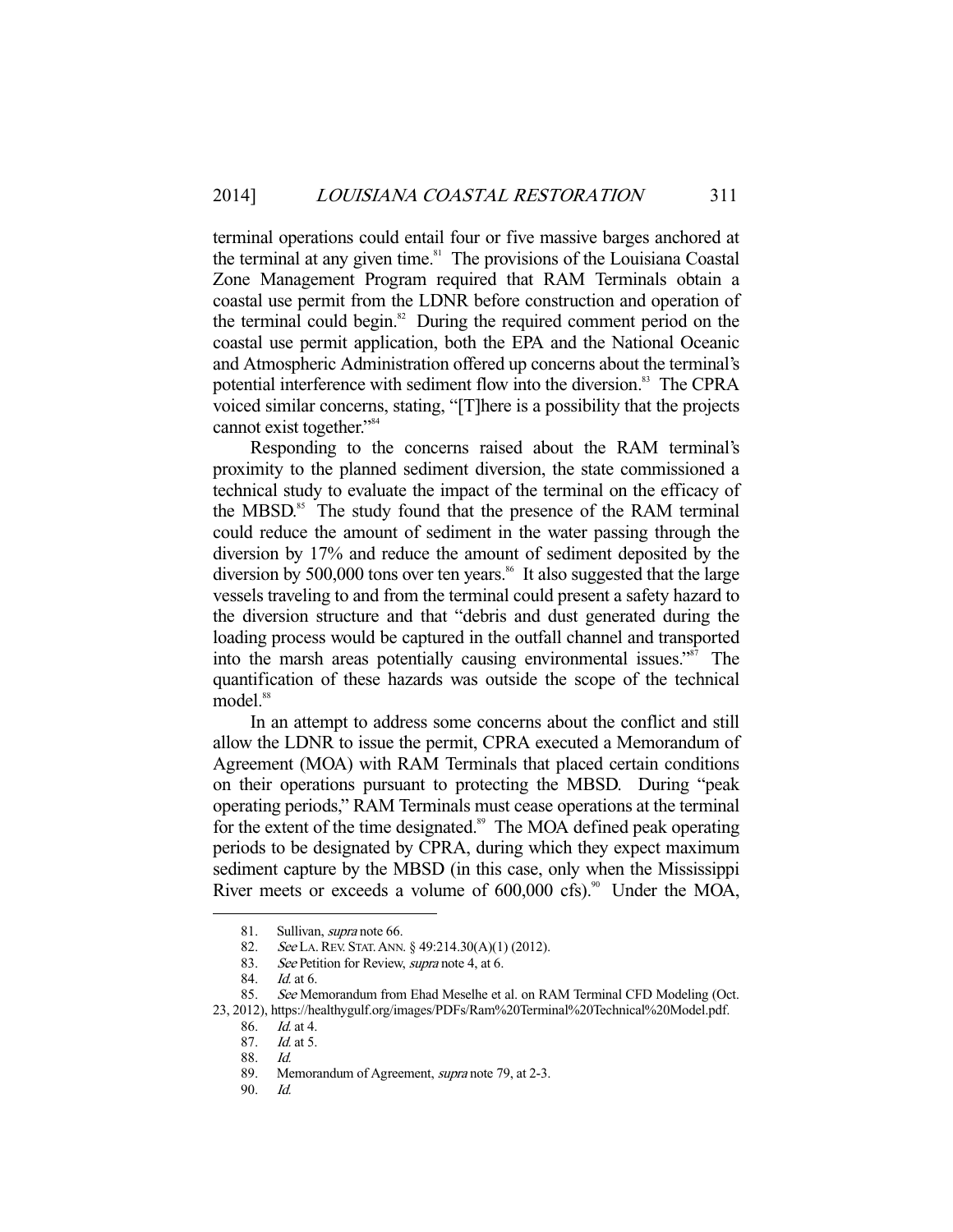these peak operating periods will last no longer than fifteen calendar days, and CPRA will not declare more than five of them per calendar year.<sup>91</sup> Noncompliance will result in a fine based upon a daily estimate of the amount of cubic feet of sediment prevented from entering the diversion.<sup>92</sup>

 After CPRA executed the MOA, the state granted the coastal use permit to RAM Terminals. Following this, the Christian Ministers Missionary Baptist Association of Plaquemines, Inc., and several individuals and environmental groups filed a petition with the state to reconsider the permit issuance to RAM Terminals, based on the LDNR's failure to adequately analyze alternative sites and their noncompliance with state regulations regarding the issuance of coastal use permits. $93 \text{ A}$ coalition of Ironton residents and environmental nonprofits in the region filed suit against the LDNR in Plaquemines Parish district court, alleging that the issuance of the coastal use permit was arbitrary and capricious and asking that the court vacate the permit.<sup>94</sup>

 In order to begin construction on the terminal, RAM Terminals must also acquire a Clean Water Act section 404 permit from the United States Army Corps of Engineers (Army Corps or Corps).<sup>95</sup> Between this and the court challenge to the original LDNR coastal use permit, the RAM terminal has a long way to go before becoming a reality. State and federal coastal restoration laws require that the coastal use and section 404 permits issued under those statutes be "consistent" with coastal restoration efforts, and both seem, on their faces, to lack that consistency—a fact that opens several avenues for legal challenges to the construction of the terminal.

# IV. ANALYSIS

 The LDNR's issuance of a coastal use permit and the Army Corps' likely issuance of a section 404 permit to RAM Terminals for the construction of their new facility both fly in the face of federal law regarding the protection of coastal restoration efforts. Both state and

 <sup>91.</sup> Id. at 2.

 <sup>92.</sup> Id. at 4.

 <sup>93.</sup> Petition for Reconsideration of RAM Terminals, LLC's Coastal Use Permit from Christian Ministers Missionary Baptist Ass'n of Plaquemines, Inc., et al. to Stephen Chustz, Secretary, La. Dep't of Natural Res., at 1-2 (Sept. 14, 2013) [hereinafter Petition for Reconsideration of RAM Terminal].

<sup>94.</sup> See Petition for Review, *supra* note 4, at 1-3.

<sup>95.</sup> Kristan Uhlenbrock, Louisiana Permits Coal Terminal Adjacent to \$300M Wetlands Restoration Project, THINKPROGRESS (Nov. 7, 2013, 4:12 PM), http://thinkprogress.org/climate/ 2013/11/07/2901481/louisiana-coal-terminal-restoration/; see also 33 U.S.C. § 1344(a) (2012).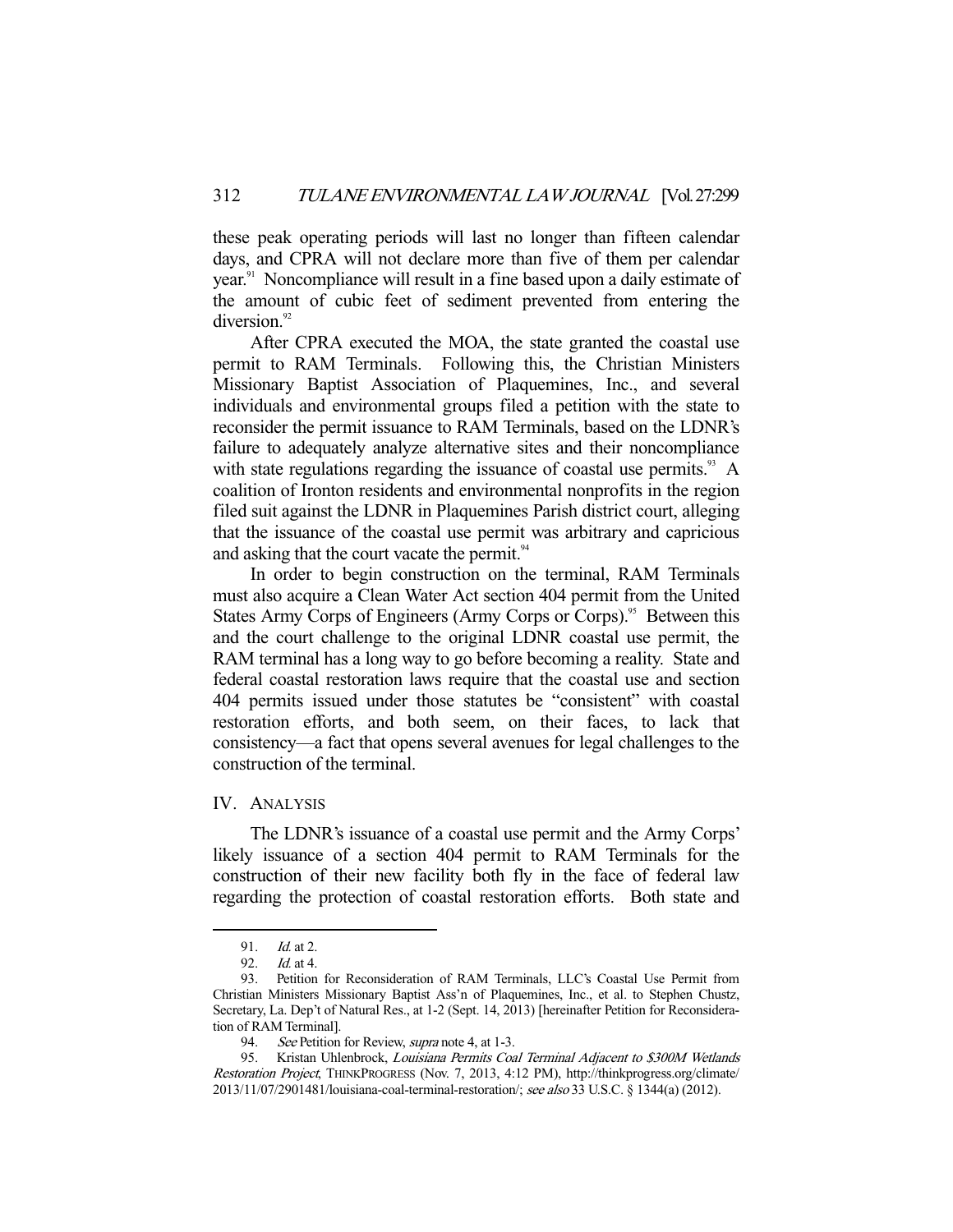federal laws require that other actions taken by applicable authorities be "consistent" with coastal restoration plans—a high burden to meet for a project that seems to imperil the success of one of Louisiana's largest restoration projects. The current court challenge to the coastal use permit claims that the LDNR "failed to ensure consistency with the state's master plan for integrated coastal protection."96 This Comment addresses that state consistency issue and suggests the federal consistency provision of the CWPPRA as another tool for challenging the RAM terminal.

# A. Consistency with the State's Master Plan

 Under Louisiana law, the RAM terminal and any future project in a similar vein cannot stand as consistent with the state's Master Plan for coastal restoration. In order to assure successful implementation of the Coastal Master Plan, Louisiana law creates a statutory duty not just to consider the plan when permitting commercial activities along the coast, but also to ensure activities permitted in the coastal zone are consistent with the plan. The Louisiana Coastal Zone Management Program provides for the granting of coastal use permits by the LDNR for uses of "state and local concern" within the coastal zone. $\frac{97}{11}$  It also requires that "[p]rior to issuance of a coastal use permit, the secretary shall ensure that the activity for which application is being made is consistent with the state's master plan for integrated coastal protection. No activity which is not consistent with the plan shall be granted a coastal use permit."<sup>98</sup>

 Added to the Coastal Zone Management Program long after the creation of the coastal use permit,<sup>99</sup> this requirement of consistency modified the procedure to ensure that only coastal uses consistent with the Master Plan will be permitted. The Louisiana Administrative Code offers procedural guidance and requirements for the LDNR to make a consistency determination. These provisions require that the secretary reject the permit as inconsistent "unless the permit includes condition(s) which ... ensure the mitigation of wetland ecological values which would be lost due to the use."<sup>100</sup> Though the MOA between RAM Terminals and CPRA offers a semblance of mitigation efforts, either would be hard-pressed to show that such a measure offsets the potential threat offered to wetland ecological values by the project.

<sup>96.</sup> Petition for Review, *supra* note 4, at 9.

 <sup>97.</sup> LA.REV. STAT.ANN. § 49:214.30(A)(1), (C)(1) (2012).

<sup>98.</sup> *Id.* § 49:214.30(A)(2).

 <sup>99.</sup> The Louisiana legislature added the consistency provision to the already existing coastal-use-permit statute in 2010. See Act. No. 834, 2010 La. Acts 2819.

 <sup>100.</sup> LA.ADMIN.CODE tit. 43, § 723(C)(8)(a) (2013).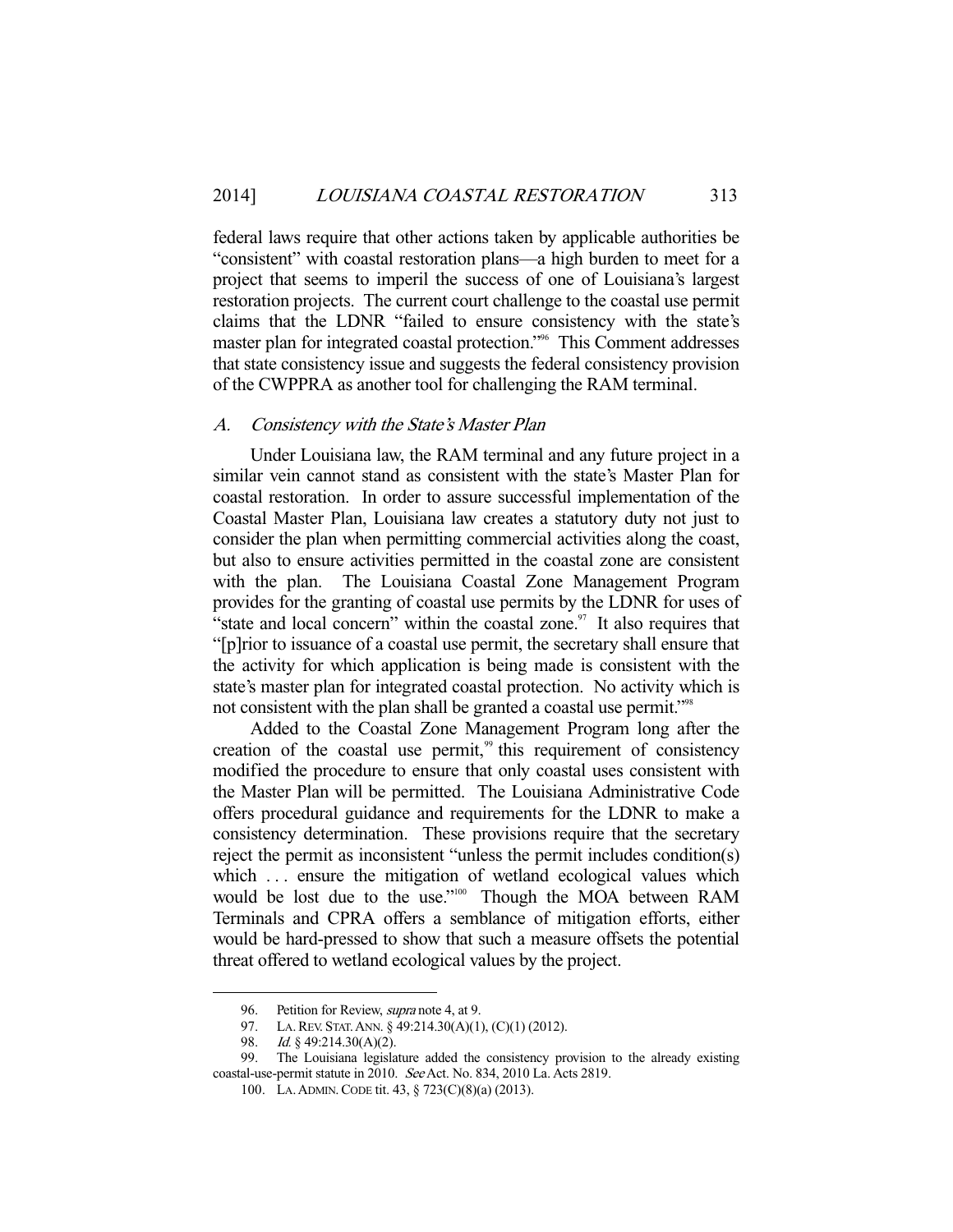Permitting the RAM terminal at its current proposed location threatens the viability of the MBSD—the centerpiece of the Master Plan. As the technical model showed, the terminal and its associated structures will decrease the amount of sediment available for the diversion by up to 17%.<sup>101</sup> This alone could compromise the integrity of the project, but more hydrological studies are needed to determine just how bad it could be (were the RAM terminal constructed). The terminal would result in up to 500,000 tons of sediment not flowing through the diversion and not becoming the new land that the coast desperately needs.<sup>102</sup>

 In addition to the prevention of sediment entering the diversion, the technical model commissioned by the state suggested that the coal dust and associated contaminants could find their way into the diversion and threaten the healthy growth of marsh vegetation. In December 2013, two separate instances of coal dust and petroleum coke release into the river were reported at the United Bulk terminal already in Plaquemines Parish.<sup>103</sup> The position stated in the petition for reconsideration of the coastal use permit suggests that the contamination of water entering the MBSD with material from the terminal is inevitable.<sup>104</sup> Coal dust and petroleum coke contain heavy metals, polyaromatic hydrocarbons (PAHs), and sulfur compounds that can have adverse effects on the growth of marsh plants. $105$  In addition to the adverse effects caused by this pollution's presence in the water and sediment, coal dust in the air can coat plant leaves and prevent photosynthesis, also inhibiting growth.<sup>106</sup> It takes a feat of legal gymnastics to construe such a potential threat as consistent under section 49:214.30.

 But declare consistency the secretary has. The LDNR granted the coastal use permit to RAM Terminals, contingent on compliance with the MOA that requires the facility to mitigate potential effects on the amount

<sup>101.</sup> See Memorandum from Meselhe et al., supra note 85, at 4.

 <sup>102.</sup> See id.

<sup>103.</sup> See NRC Reports for December 2013-MS River Corridor, LA. ENVTL. ACTION NETWORK (Jan. 2, 2014), http://leanweb.org/our-work/water/mississippi-river/nrc-reports-fordecember-2013-ms-river-corridor.

<sup>104.</sup> Petition for Reconsideration of RAM Terminals, LLC Coastal Use Permit, supra note 93, at 5-6.

<sup>105.</sup> See Sullivan, supra note 66; see also Marguerite S. Koch et al., Mechanism for the Hydrogen Sulfide-Induced Growth Limitation in Wetland Macrophytes, 35 LIMNOLOGY & OCEANOGRAPHY 399, 407 (1990) (concluding that the presence of sulfide inhibits metabolic function in several species of wetland plants); Alison W. Watts et al., Soil and Atmospheric Inputs to PAH Concentrations in Salt Marsh Plants, 189 WATER, AIR & SOIL POLLUTION 253, 258-59 (2008) (noting that two species of salt marsh plants grew more slowly in soil contaminated with PAHs).

<sup>106.</sup> See G. Naidoo & Y. Naidoo, Coal Dust Pollution Effects on Wetland Tree Species in Richards Bay, South Africa, 13 WETLANDS ECOLOGY & MGMT. 509 (2005).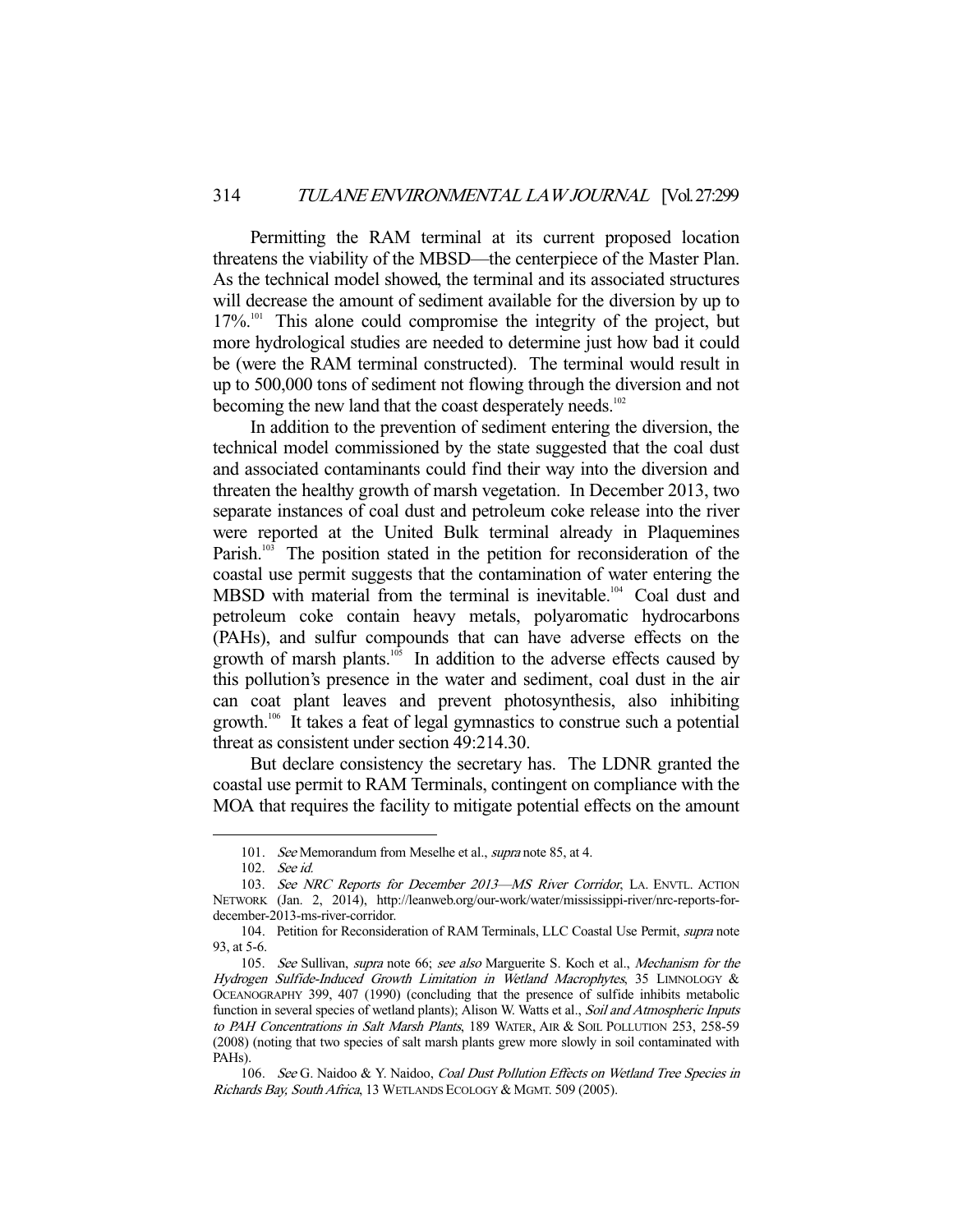of sediment flowing into the MBSD. The problem with this MOA is that it only addresses the possible interference the terminal might cause with sediment flow into the diversion—and even the terms agreed to by RAM Terminals are inadequate to address the scope of that problem. It makes no mention of the possible (probable) leakages of coal dust and waste into the river that, according to the technical model commissioned by the state, will flow into the diversion along with sediment.<sup>107</sup>

 Prior to the MOA, the CPRA stated that "there is a possibility that the projects cannot exist together,"108 while the state's own technical model showed a likelihood of both reduced sediment flow and contamination in the MBSD resulting from the construction of the RAM facility. Empirical evidence shows that the projects cannot, in fact, exist together without significant risk of failure to the MBSD. Yet, the state granted a coastal use permit anyway. No definition of "consistent" should apply to an existential threat to a coastal restoration project.

# B. The Consistency Provision of the CWPPRA

 The CWPPRA tasked the Corps with administration of the coastal restoration plan to be created by the law's task force—explicitly giving the Corps a new mandate of coastal restoration with regard to its duties in coastal Louisiana.<sup>109</sup> Much maligned by environmental activists for its role in causing Louisiana's land loss crisis, the Army Corps now finds itself saddled with a mandate to restore the state's coastline.

 Part of the mandate issued by the CWPPRA to the Army Corps contains a "consistency" provision not unlike that of the Louisiana Coastal Zone Management Program. Section 3952(d)(1) of the CWPPRA provides, "In implementing, maintaining, modifying, or rehabilitating navigation, flood control or irrigation projects, other than emergency actions, under other authorities, the Secretary, in consultation with the Director and the Administrator, shall ensure that such actions are consistent with the purposes of the restoration plan submitted pursuant to this section."<sup>110</sup>

 The purpose of this provision seems to be to subordinate the traditional functions of the Army Corps when they might conflict with the restoration plan. By providing that the secretary "shall ensure," it seems also to require that whatever permits the Army Corps might issue

<sup>107.</sup> See Memorandum of Agreement, supra note 79; see also Memorandum from Meselhe et al., supra note 85, at 4.

<sup>108.</sup> Petition for Review, *supra* note 4, at 6.

<sup>109.</sup> See 16 U.S.C. § 3956 (2012).

<sup>110.</sup> *Id.* § 3952(d)(1).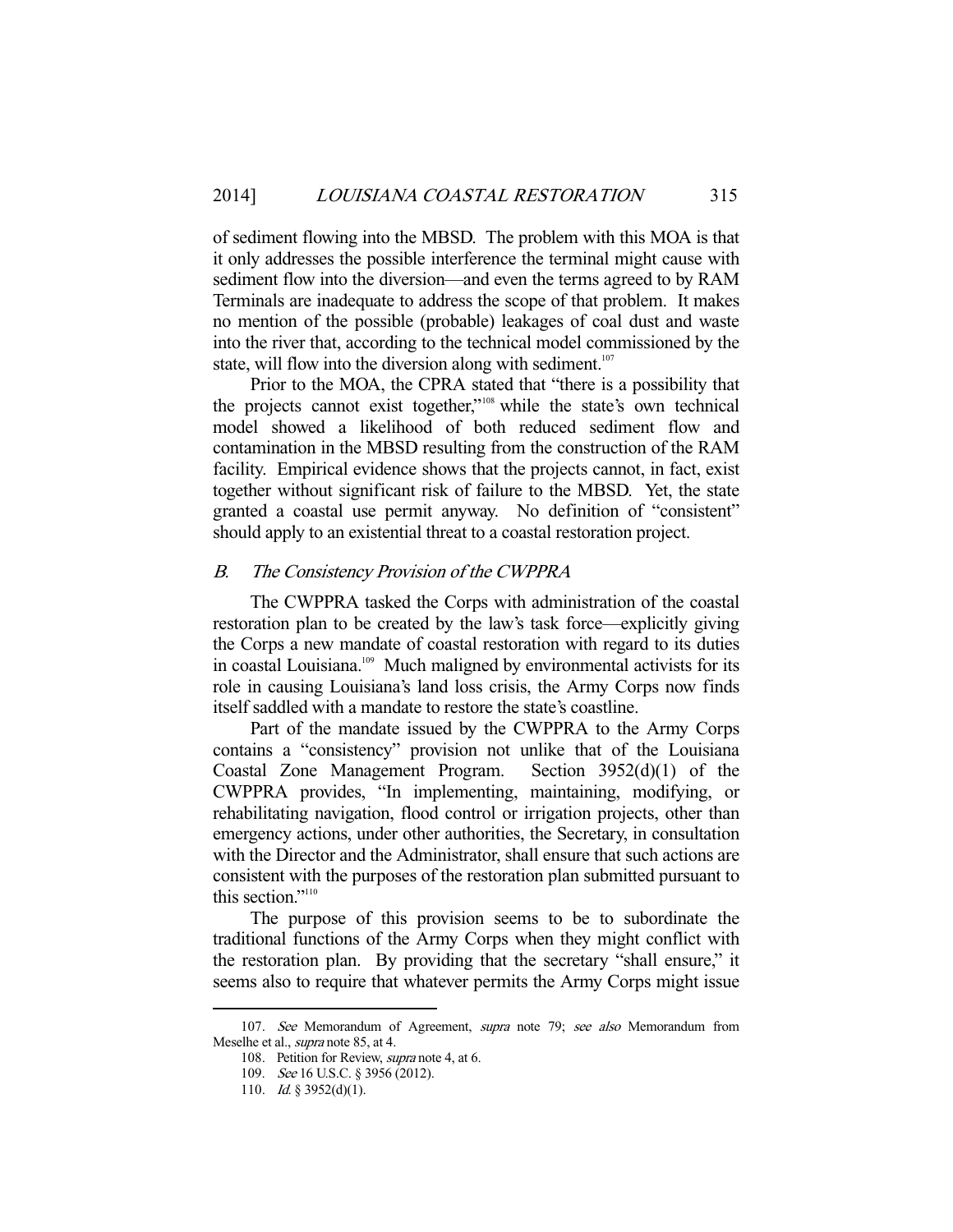under "other authorities" (presumably including the Clean Water Act) must also be consistent with the purposes of the coastal restoration plan developed by the task force—similar to the consistency requirement in the state's issuance of coastal use permits.

 To determine whether a project like the RAM terminal can be consistent with the restoration plan under the CWPPRA, one must first puzzle out what exactly constitutes said plan. Immediately after the passage of the CWPPRA, the phrase "plan submitted pursuant to this section" had a clear and defined meaning—the restoration plan that the law required the task force to submit to Congress. As noted above, the task force submitted a new plan annually until 1999. These plans also resulted in the formation of an annual Project Priority List, a process now in its twenty-second iteration. The process of the CWPPRA initially required coordination with the state's restoration task force and the integration of Louisiana's existing coastal restoration plans.<sup>111</sup>

 The structure and history of the CWPPRA also places a heavy reliance in what the state considers to be "the plan." The cost-sharing provision incorporates by reference any restoration plan the state might promulgate under the law.112 This reliance on the formulation and execution of a plan by the state of Louisiana continued through the Water Resources Development Act of 2007 and the 2012 RESTORE Act's recognition of CPRA as the administrator of funds related to coastal restoration. As both the state and federal governments share the same end goal of reversing the course of coastal land loss in Louisiana (as noted by each purpose of the relevant laws discussed here), the process works best when the two plans are really the same.

 The MBSD began life as a CWPPRA project, in Project Priority List 10, back in 2001. Though deauthorized by the Army Corps once it grew beyond the scope of the CWPPRA, Congress reauthorized it in 2007 as part of the Louisiana Coastal Area initiative—another project under the direction of the Army Corps. The state's Coastal Master Plan includes the diversion and believes it will rebuild a massive area of coastal wetlands. The success of the MBSD could be considered a yardstick for the success of the coastal restoration effort itself. Any way you cut it, the argument appears strong that the MBSD is part of the plan as intended by the provisions of the CWPPRA—including the consistency provision.

<sup>111.</sup> *Id.* § 3952(b)(3).

<sup>112.</sup> *Id.* § 3952(f)(2).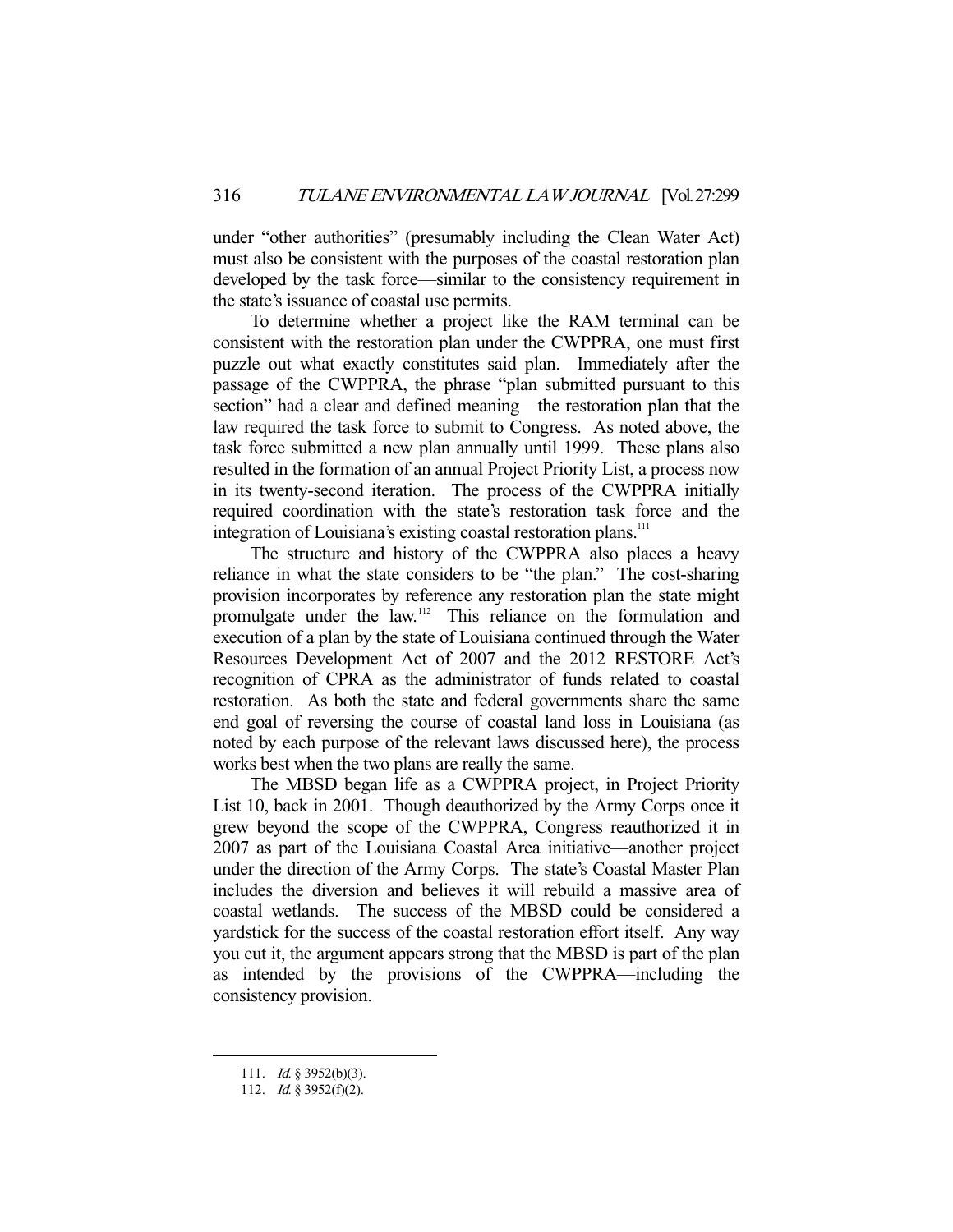Next, one must decide what is or is not consistent. The law gives a tremendous lack of guidance when it comes to the definition of "consistent." Very little legal writing on the CWPPRA exists, and even fewer court decisions have occurred that might provide guidance on the interpretation of this consistency provision. This lack of guidance could be attributed to the lack of any real need to fight that battle until very recently. The original scope of the CWPPRA provided for the planning and funding of smaller restoration projects—as evidenced by the deauthorization of the MBSD from the CWPPRA process. Now, with the passage of the RESTORE Act channeling money into the massive projects envisioned by the state's Coastal Master Plan, the need for a legal standard for prioritizing the success of those projects over other coastal uses becomes more imminent.

 For the purposes of applying the statute to the situation at hand, a successful argument could be made that issuing a permit that would allow the construction of the RAM terminal is not consistent with the stated purpose of the plan under the CWPPRA: "to develop a comprehensive approach to restore and prevent the loss of ... coastal wetlands in Louisiana." The arguments against a consistency The arguments against a consistency determination here remain much the same as they are under Louisiana state law. The construction of the RAM terminal will reduce the amount of sediment available for the MBSD and thus reduce the amount of land built by said diversion. Coal dust and petroleum coke wastes will end up in the air and water around the diversion, potentially harming the growth of the marsh plants necessary to prevent the erosion of the land built by the MBSD. Under the mandate of the CWPPRA—that "[i]n implementing, maintaining, modifying, or rehabilitating navigation, flood control or irrigation projects, other than emergency actions, under other authorities, the Secretary . . . shall ensure that such actions are consistent with the purposes of the restoration plan submitted pursuant to this section"114—the Army Corps should not permit a facility that seems to fly in the very face of the purpose of the restoration plan.

 If the Army Corps grants RAM Terminals the permit and a party challenges such an issuance under the consistency provision of the CWPPRA with success, then the calculus of wetland restoration changes. The success of a challenge under the consistency provision could provide precedent for challenges to future permits issued by the Corps that might harm coastal restoration efforts. Considering the wealth of new permits

 <sup>113.</sup> Id. § 3952(b)(2).

<sup>114.</sup> *Id.* § 3952(d)(1).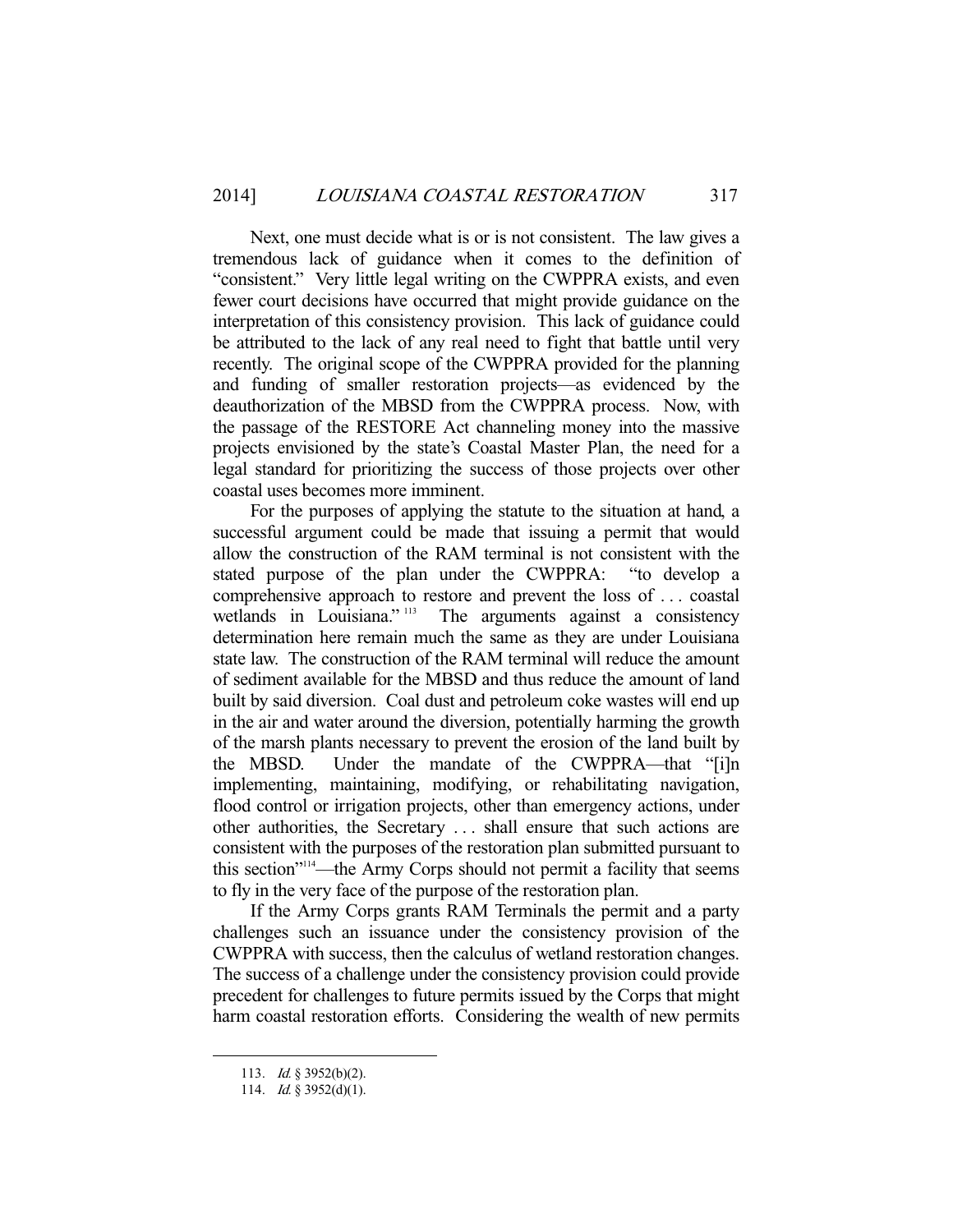issued by the Army Corps in Louisiana for a myriad of coastal activities and permits that the Army Corps periodically renews, this could provide a valuable tool in litigation to protect the coast and restoration efforts.

# C. Policy and Precedent—Setting Up Coastal Restoration for Failure or Ensuring Its Success?

 The state's permitting of the RAM terminal, if it withstands current and future legal challenges, leaves the MBSD in a strange position. In the draft version of its fiscal year 2015 report on the progress of implementing the Coastal Master Plan, the CPRA lists the MBSD as funded through the project engineering stage but not beyond 2015 (when construction should begin). However, their actions with regard to the MOA with RAM Terminals and failure to object to the issuance of the coastal use permit reveal a lack of concern for the success of the multimillion dollar sediment diversion.

 The threat presented to the health of the proposed MBSD by the building of one specific coal terminal facility next door represents very much a crisis of the now. While the litigation process is not known for its swift resolution, particularly in environmental cases such as this, the project of coastal restoration in Louisiana will temporally outlast any single controversy. What the state's position regarding the RAM terminal reflects, however, is a greater threat to the effort as a whole. As one of the planned diversions with the largest potential for marsh building, the MBSD is a centerpiece of the Coastal Master Plan, and risking the health of the diversion just to build a single coal export facility exposes misplaced priorities by the LDNR and CPRA. As Scott Eustis, wetlands specialist for the nongovernmental organization Gulf Restoration Network, put it: "Louisiana's best scientists have demonstrated that the RAM terminal would take much needed sand from the river. Ignoring their findings is a black mark on our entire coastal restoration effort."115

 The Army Corps must also make an important policy choice regarding the RAM terminal. While some groups might lambast the Corps for their recklessness and complicity in destroying Louisiana's wetlands to begin with,<sup>116</sup> the truth is that coastal protection and ecosystem restoration is now part of their mandate. As they have yet to issue the 404 dredged-and-fill-material permit necessary for RAM

<sup>115.</sup> Nusser, *supra* note 3.

<sup>116.</sup> See, e.g., Mark Beorkrem & Cynthia Sarthou, Destruction by Design: The U.S. Army Corps of Engineers' Continuing Assault on America's Environment, GULF RESTORATION NETWORK (Dec. 14, 1999), https://healthygulf.org/files\_reports/wetlands/destruction\_by\_design. pdf.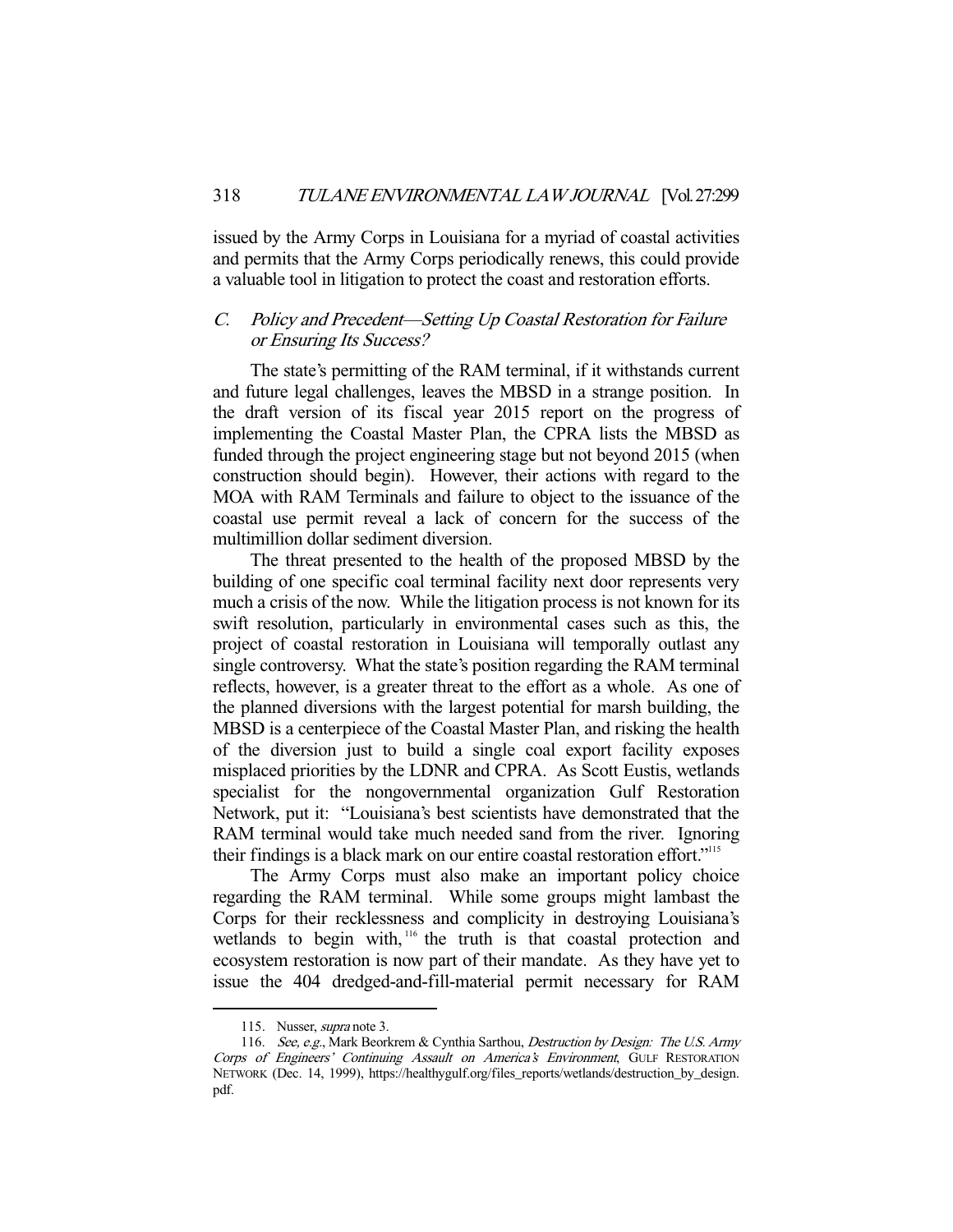Terminals to begin construction, an opportunity still exists for them to protect the MBSD and the integrity of the Coastal Master Plan. A cynic might look at the Army Corps' record regarding Louisiana's wetlands and find a cause for skepticism.

 When asked about the project, the chief of the regulatory branch of the Army Corps' New Orleans District said: "The project involves impacting 9.7 acres of wetlands.... So [we'll] have to do an environmental evaluation on what the impact would be if they build this."117 He made no mention of the potential wetlands built by the diversion—only the small amount of wetlands within the footprint of the facility. Such a statement does not fill one with hope that the Army Corps considers consistency with the purposes of developing and implementing a comprehensive plan for coastal restoration when issuing permits, no matter what mandate Congress imposed on them several times over.

 Both the state of Louisiana and the Army Corps have a policy choice to make: does the level to which the RAM terminal endangers the success of the MBSD still count as consistent with the state and federal coastal restoration plans? A decision one way and we could have open season on all marsh building projects, sediment diversions, barrier island constructions for coal terminals and the like; a decision the other way could protect the coastal restoration effort, but at the risk of some economic activity and jobs. Though it is a more tenuous connection than directly impacting a specific sediment diversion, both the state and the Army Corps should consider the extent to which any fossil fuel-related activity is consistent with these plans. With rising sea levels set to make coastal restoration in Louisiana all the more difficult, it becomes difficult to call contributions to the activity largely responsible for such a rise also consistent with the plans. Though not necessarily a legal mandate, these are policy questions that both agencies must face as we move toward the implementation of the 2012 Louisiana Coastal Master Plan.

# V. CONCLUSION

-

 The conflict between the proposed RAM terminal and the planned MBSD reflects a narrow set of environmental laws and consistency provisions, yet its resolution could yield broad results affecting the entire project of coastal restoration in Louisiana. As the state and federal governments attempt to stem the tide of coastal land loss, with an eye toward eventually reversing its course ever so slightly, they must resolve

 <sup>117.</sup> Sullivan, supra note 66.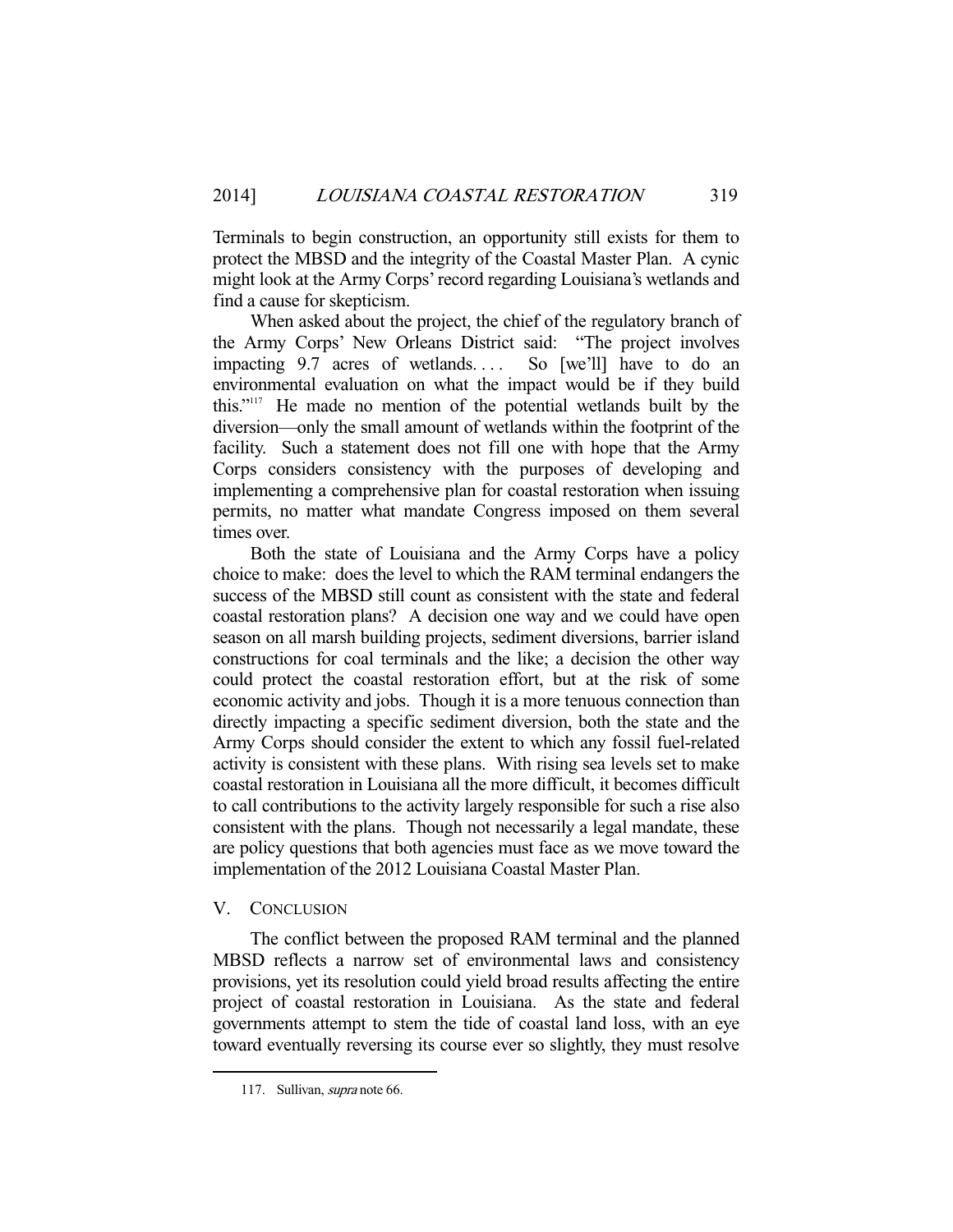legal and policy issues regarding situations like that of the terminal and the MBSD.

 Both Louisiana and federal law contain consistency provisions that apply to the granting of certain permits. Louisiana requires that "[p]rior to issuance of a coastal use permit, the secretary shall ensure that the activity for which application is being made is consistent with the state's master plan for integrated coastal protection. No activity which is not consistent with the plan shall be granted a coastal use permit."<sup>118</sup> The federal CWPPRA legislation requires, "In implementing, maintaining, modifying, or rehabilitating navigation, flood control or irrigation projects, other than emergency actions, under other authorities, the Secretary, in consultation with the Director and the Administrator, shall ensure that such actions are consistent with the purposes of the restoration plan submitted pursuant to this section."119

 The siting of the proposed RAM terminal next to the MBSD could both reduce the amount of crucial sediment flowing into the diversion and contaminate the diversion with coal and petroleum coke wastes. For these reasons and their associated effects, permitting such a construction seems to violate the state and federal consistency provisions. A group of plaintiffs already filed a challenge to the issuance of the coastal use permit in state district court.

 The Army Corps has yet to grant the section 404 permit necessary for the RAM terminal to move forward. In the opinion of this author, granting such a permit cannot be considered consistent with the CWPPRA. However, the lack of any action, particularly a consistency analysis, from the Army Corps makes it difficult to criticize them. If they move forward and grant RAM Terminals the permit, the potential exists to challenge the Army Corps' consistency analysis or lack thereof. Right now, consistency exists merely as an afterthought, raised only through litigation. The goal of any potential litigation concerning the RAM terminal and the CWPPRA should be to place consistency with the restoration plan at the fore of decision making regarding Louisiana's coast. Such efforts should focus on how to make the consistency requirement real, rather than just another box for the Corps to check. If they issue the permit with a consistency analysis present (however unlikely), then the rigor of that analysis should be thoroughly inspected and challenged if found inadequate.

 <sup>118.</sup> LA.REV. STAT.ANN. § 49:214.30(A)(2) (2012).

 <sup>119. 16</sup> U.S.C. § 3952(d)(1).